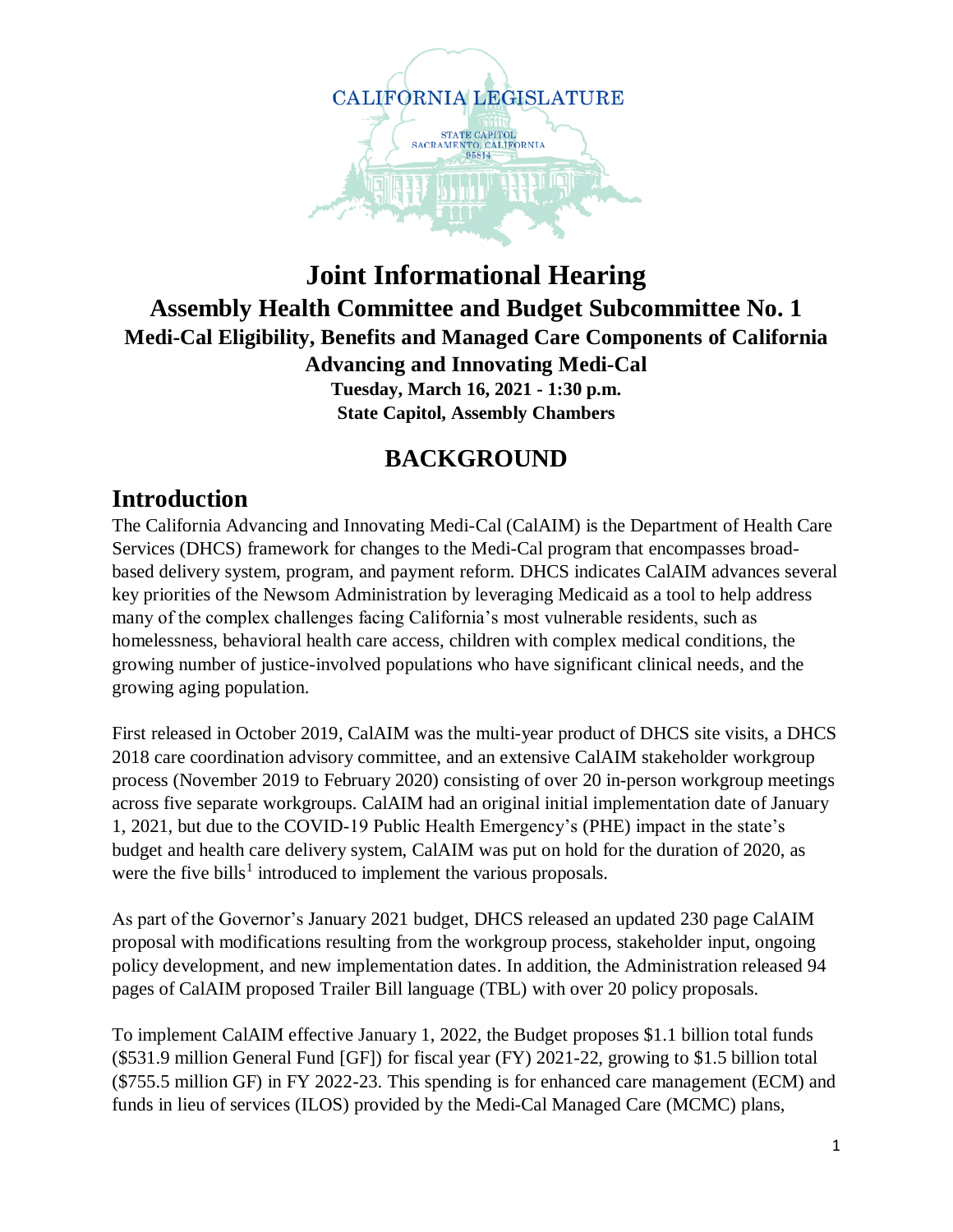promote necessary infrastructure to expand whole person care (WPC) approaches statewide, build upon existing dental initiatives, and promote greater consistency in the delivery systems where beneficiaries receive services. Beginning in FY 2024-25, the Administration proposes to phase out incentive funding to plans, resulting in ongoing costs of \$846 million total funds (\$423 million GF). DHCS also released a Budget Change Proposal as part of the Governor's Budget requesting 69 permanent positions, limited term resources equivalent to 46 positions, and expenditure authority of \$23.9 million (\$11 million GF and \$12.8 million in federal funds) for FY 2021-22.

Due to the scope, complexity, amount of detail, and number of proposals in CalAIM, this second hearing will focus on the following major CalAIM MCMC eligibility, rate and benefit change proposals:

- 1) Medicaid Reimbursable Option for MCMC Plans to Voluntarily Provide "In Lieu of Services" and Sunset of Health Homes Program (HHP);
- 2) New ECM Benefit Through MCMC Plans;
- 3) Requirement for Incentive Payments to be Paid to MCMC Plans;
- 4) Requirement of MCMC Plans to Have a Population Health Management (PHM) Program;
- 5) Requirement for DHCS to Standardize Benefits Provided by MCMC Plans;
- 6) Requirement for DHCS to Standardize Mandatory Eligibility for MCMC Plans;

The overall CalAIM proposal raises multiple policy, financing, process and timing issues for legislative consideration, including the following overarching questions:

- Are MCMC plans able to deliver the expanded scope of the proposed benefit changes (such as ECM and ILOS) intended to address social determinants of health (SDOH)?
- Is the CalAIM implementation timeframe for the proposed changes (and the ability of the various Medi-Cal delivery system to implement the proposed changes) realistic given the PHE and competing demands on those systems?
- How does the Administration propose to ensure the CalAIM changes are evaluated to determine if goals and outcomes are being achieved? To what extent should policy issues be delegated to executive branch discussions for yet to be determined Terms and Conditions (T&Cs) of the waiver?
- Should, as the proposed TBL requires, in the event of a conflict between the state law CalAIM-related provisions, the T&C control? Should this requirement be in statute in advance of the Legislature and the public knowing and analyzing what is contained in the T&C?
- Should the TBL focus only on those provisions necessary to avoid the expiration of an existing program or service under a prior waiver (such as WPC), and allow more time to analyze those provisions that change the Medi-Cal program?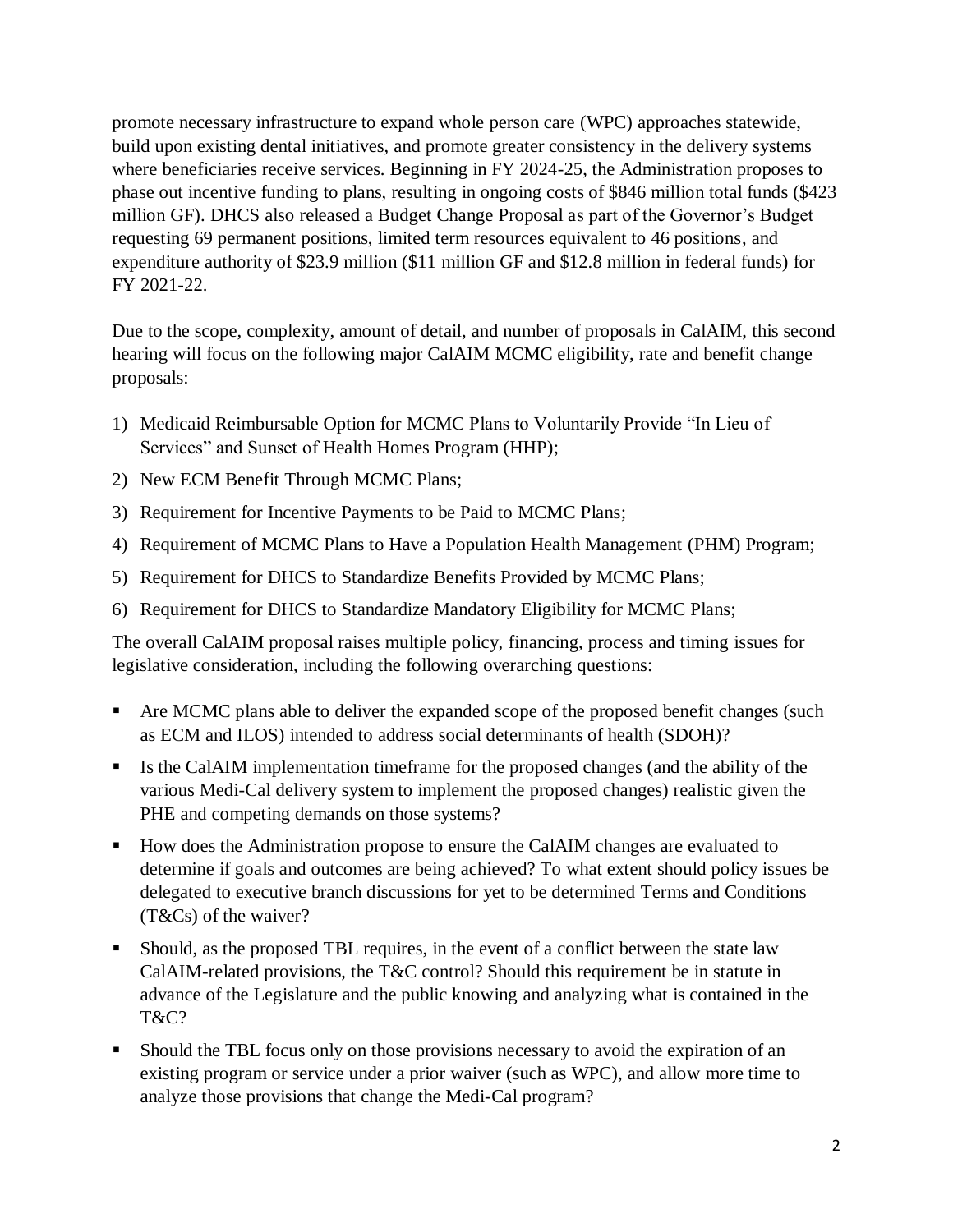- If Its the financing of CalAIM, including the additional state GF and the state assumption of county-funded benefits sustainable?
- Several of the proposed CalAIM changes are enacted by adding a new article of law instead of amending existing state law provisions by using the phrase "notwithstanding any other law." This method of drafting makes understanding the changes to existing law difficult. Should existing statutory requirements be amended, rather than notwithstood?

# **Background on Medi-Cal**

The Medi-Cal program is projected to provide services to about 14 million individuals each month at a projected cost of \$117.9 billion total funds (\$22.5 billion GF) in 2020-21, increasing to 15.6 million individuals each month and a cost of \$122.2 billion (\$28.4 billion GF) in 2021- 22. Over the last decade, Medi-Cal has significantly expanded and changed, most predominantly because of changes enacted and funding provided through the federal Patient Protection and Affordable Care Act (ACA), federal regulations, as well as state-level statutory and policy changes. In addition to the program growth, the Medi-Cal delivery models have changed as the number of beneficiaries receiving the majority of their physical health care through MCMC plans has increased from less than 50% to over 80%. Medi-Cal is a complex program, and services are delivered by multiple different governmental administrative entities and public and private payors and providers and delivery models. Depending on a person's needs, some Medi-Cal beneficiaries may access six or more separate delivery systems (MCMC, fee-for-service [FFS], specialty mental health services [SMHS], substance use disorder [SUD], dental, developmental services, and In-Home Supportive Services [IHSS]) in order to receive services to address health-related needs.

# **CalAIM Goals and Guiding Principles**

In order to address the complexity of the program and the medical needs of the population the program serves, DHCS has proposed the below as CalAIM goals and guiding principles:

### *CalAIM Goals*

- Identify and manage member risk and need through WPC approaches and addressing SDOH;
- Move Medi-Cal to a more consistent and seamless system by reducing complexity and increasing flexibility; and,
- Improve quality outcomes, reduce health disparities, and drive delivery system transformation and innovation through value-based initiatives, modernization of systems and payment reform.

### *CalAIM Guiding Principles*

- Improve the member experience;
- Deliver person-centered care that meets the behavioral, developmental, physical, Long-Term Services and Supports (LTSS) and oral health needs of all members;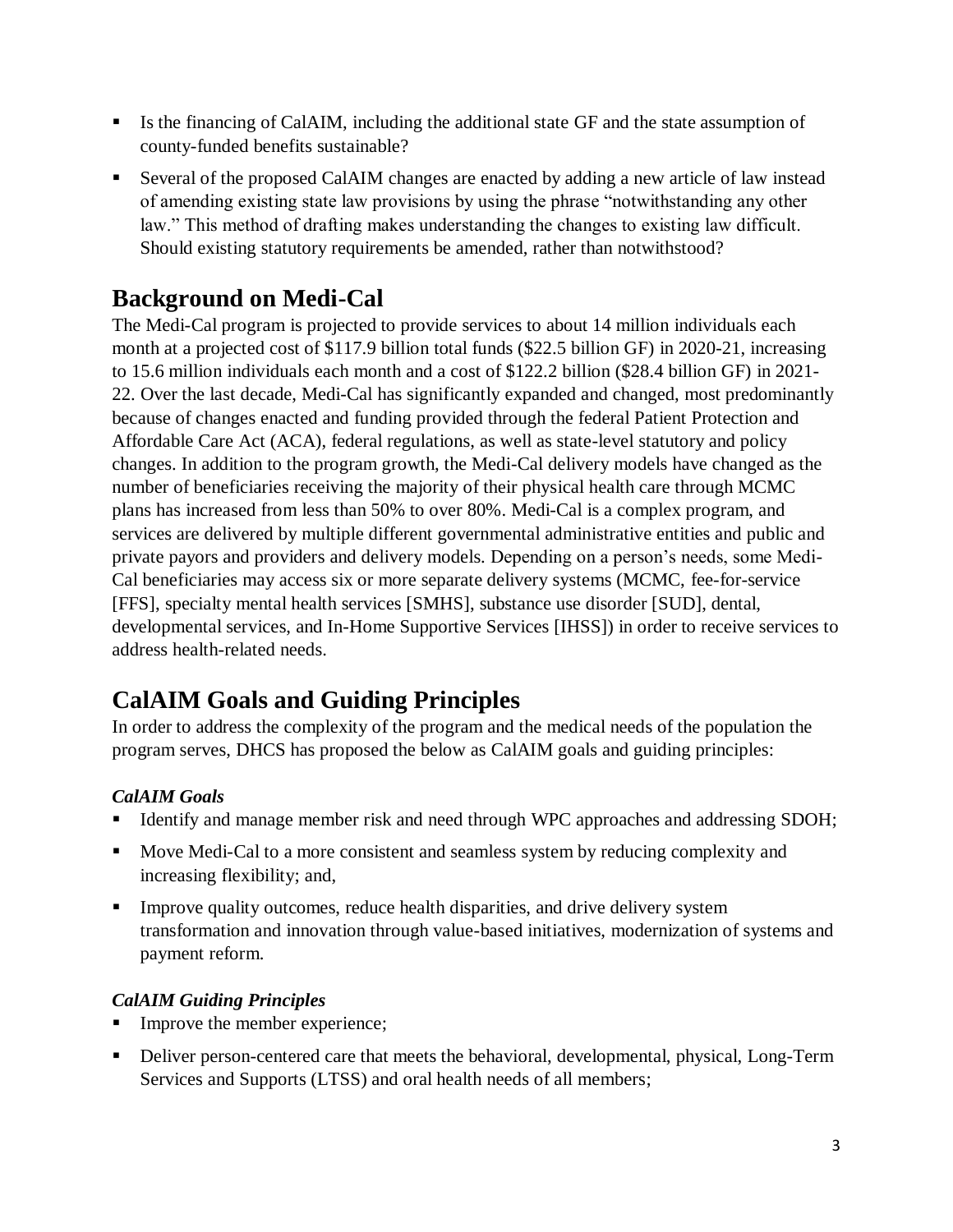- Work to align funding, data reporting, quality and infrastructure to mobilize and incentivize towards common goals;
- Build a data-driven PHM strategy to achieve full system alignment;
- Identify and mitigate SDOH and reduce disparities and inequities;
- Drive system transformation that focuses on value and outcomes;
- Eliminate or reduce variation across counties and plans, while recognizing the importance of local innovation;
- Support community activation and engagement;
- **Improve the plan and provider experience by reducing administrative burden when possible;** and,
- Reduce the per-capita cost over time through iterative system transformation.

DHCS argues the CalAIM proposals offer solutions designed to ensure the stability of the Medi-Cal program and allow the critical successes of waiver demonstrations such as WPC Pilots, the HHP, the Coordinated Care Initiative (CCI), and the public hospital system delivery transformation that advance the coordination and delivery of quality care to continue and be expanded to all Medi-Cal enrollees.

# **Identifying and Managing Member Risk and Need through WPC Approaches and Addressing SDOH**

## **1) Medicaid Reimbursable Option for MCMC Plans to Voluntarily Provide "In Lieu of Services"**

The Medi-Cal program provides coverage for a defined set of health care services for lowincome individuals. While MCMC plans provide required services, they also provide some services which are not Medi-Cal covered benefits using their own funds (such as from their reserves) when it is beneficial to the member's health or where the non-covered service would avert the need for a higher cost services. These additional benefits and services are not currently recognized in the DHCS MCMC rate setting process, and are not eligible for federal financial participation (FFP is known as Medicaid "matching funds").

As part of the state's 2015 Section 1115 Medicaid waiver<sup>2</sup> known as "Medi-Cal 2020," the state has been able to obtain federal Medicaid matching funds for WPC programs operated outside of MCMC plans by 24 counties and one city in California. WPC programs vary in population focus but are aimed at the coordination of health, behavioral health, and social services, as applicable, in a patient-centered manner with the goals of improved beneficiary health and well-being through more efficient and effective use of resources. Local governments put up state matching funds to draw down federal Medicaid funds. Over 202,000 individuals have received services through WPC programs, with a point in time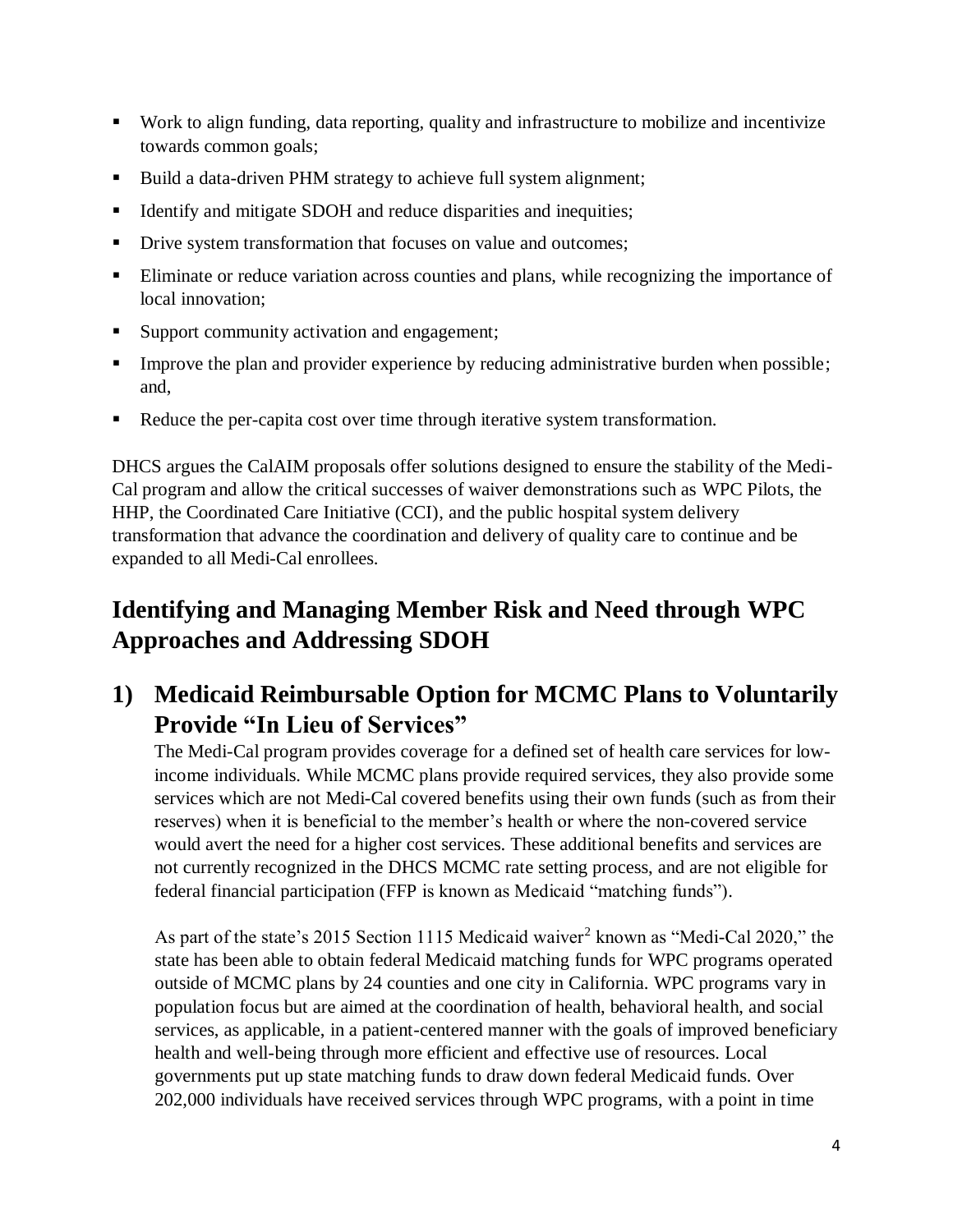enrollment of approximately 86,000 (data through September 2020).

In addition to WPC, the federal ACA authorized 90% federal Medicaid funding for up to two years for a HHP for Medi-Cal beneficiaries. The HHP gives states the option of enrolling Medicaid beneficiaries with chronic conditions into a health home. As of March 2020, approximately 27,000 individuals were enrolled at a point in time in the HHP. Federal law defines the individuals eligible for health home services as individuals meeting one of the following:

- 1) Having at least two chronic conditions;
- 2) Having one chronic condition and are at risk of having a second chronic condition; or,
- 3) Having one serious and persistent mental health condition.

The provision of non-covered benefit by MCMC plans, the provision of a variety of benefits in the HHP and WPC programs are intended to address medically complex and high cost Medi-Cal beneficiaries in part by addressing SDOH. SDOH are conditions in the environments in which people are born, live, learn, work, play, worship, and age that affect a wide range of health, functioning, and quality-of-life outcomes and risks.

| <b>Economic</b><br><b>Stability</b>                                         | Neighborhood<br>and Physical<br><b>Environment</b>                                                    | <b>Education</b>                                                                                      | Food                                      | <b>Community</b><br>and Social<br>Context                                                                 | <b>Health Care</b><br><b>System</b>                                                                                       |
|-----------------------------------------------------------------------------|-------------------------------------------------------------------------------------------------------|-------------------------------------------------------------------------------------------------------|-------------------------------------------|-----------------------------------------------------------------------------------------------------------|---------------------------------------------------------------------------------------------------------------------------|
| Employment<br>Income<br><b>Expenses</b><br>Debt<br>Medical bills<br>Support | Housing<br>Transportation<br>Safety<br>Parks<br>Playgrounds<br>Walkability<br>Zip code /<br>geography | Literacy<br>Language<br>Early childhood<br>education<br>Vocational<br>training<br>Higher<br>education | Hunger<br>Access to<br>healthy<br>options | Social<br>integration<br>Support<br>systems<br>Community<br>engagement<br>Discrimination<br><b>Stress</b> | Health<br>coverage<br>Provider<br>availability<br>Provider<br>linguistic and<br>cultural<br>competency<br>Quality of care |

Source: Kaiser Family Foundation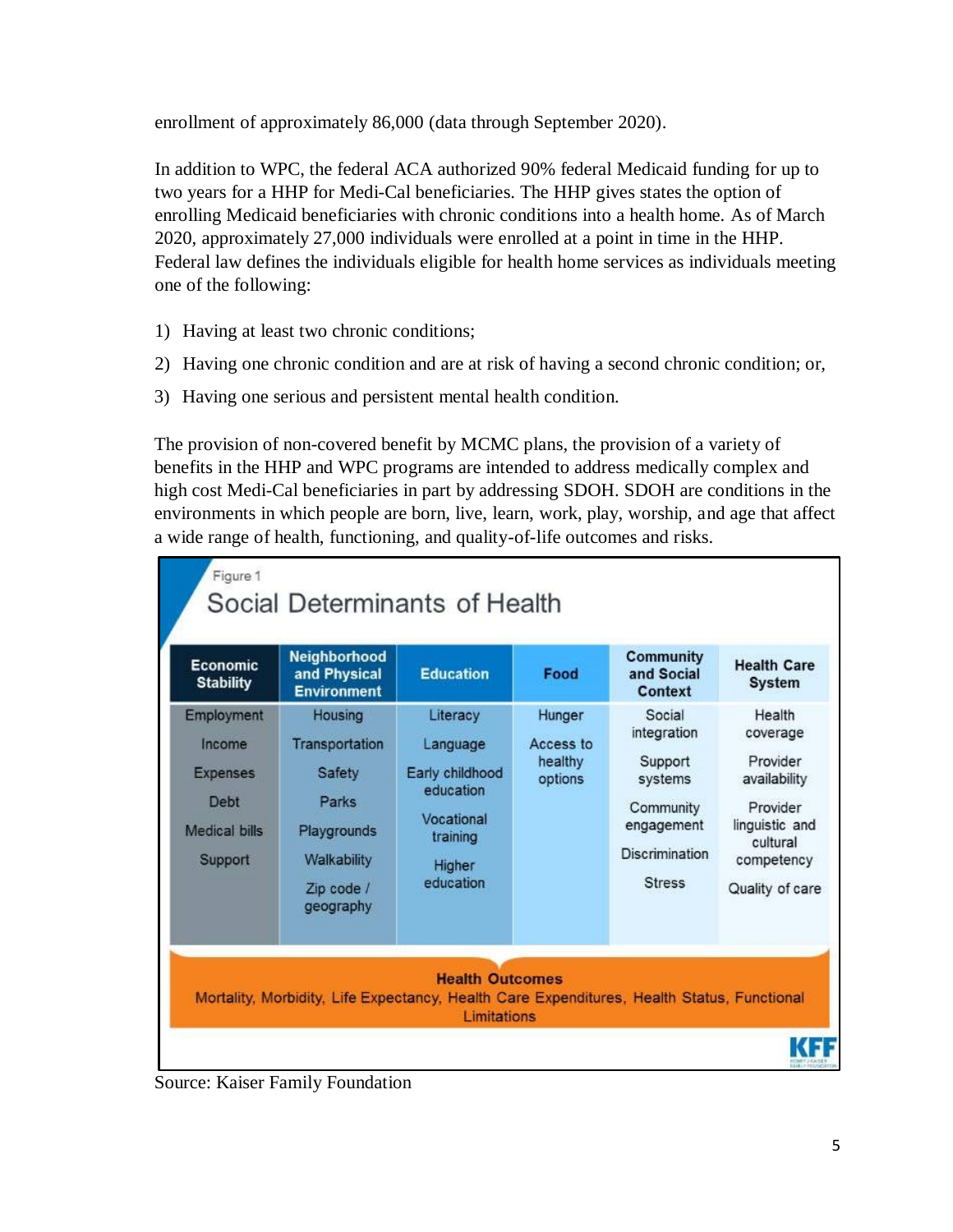Because of a change in federal policy on waiver funding that will make federal funding for the county and federally funded WPC unavailable, the time-limited nature of the HHP 90% enhanced federal funding, and the availability of a new "in lieu of services" option authorized under federal Medicaid managed care regulations, DHCS has proposed to instead establish two new categories of state-funded Medi-Cal benefits (ILOS and ECM) as part of the CalAIM proposal, with incentive funding to build infrastructure.

### **ILOS**

In 2016, federal Medicaid managed care regulations were changed to permit federal Medicaid matching funds to be provided to plans that provide services or settings that are "in lieu of" services or settings covered under the state's Medicaid program.<sup>3</sup> These ILOS are provided as a substitute, or to avoid, other services such as a hospital or skilled nursing facility (SNF) admission, discharge delays or emergency department (ED) use. Under federal Medicaid regulation, ILOS are subject to the following:

- The State determines that the alternative service or setting is a medically appropriate and cost effective substitute for the covered service or setting under the State plan;
- The enrollee is not required by the plan to use the alternative service or setting;
- The approved ILOS are authorized and identified in the plan contract, and will be offered to enrollees at the option of the plan; and,
- The utilization and actual cost of ILOS is taken into account in developing the component of the capitation rates that represents the covered State plan services, unless a statute or regulation explicitly requires otherwise.

As described in the proposed TBL below, DHCS is proposing to sunset the existing HHP and to authorize plans to provide ILOS. DHCS has proposed 14 benefits that MCMC plans could offer as ILOS (see table from Legislative Analyst's Office on following page). Examples of the ILOS that DHCS proposes to cover include many of the services currently provided in the WPC pilot program that are not covered as Medi-Cal State Plan benefits. Some of these include, but are not limited to, respite, recuperative care, medically tailored meals, supplemental personal care services, housing tenancy navigation and sustaining services, and sobering centers.

DHCS states MCMC plans will develop a network of providers of allowable ILOS with consideration for which community providers have expertise and capacity regarding specific types of services. DHCS is proposing the initial use of ILOS to serve as a transition of the work done through existing pilots (e.g. WPC, HHP, the CCI, etc.), as well as inform the development of future potential statewide benefits that may be instituted.

In support of his ILOS CalAIM proposal, DHCS argues ILOS are flexible wrap-around services that:

**MCMC** plans will integrate into its PHP programs;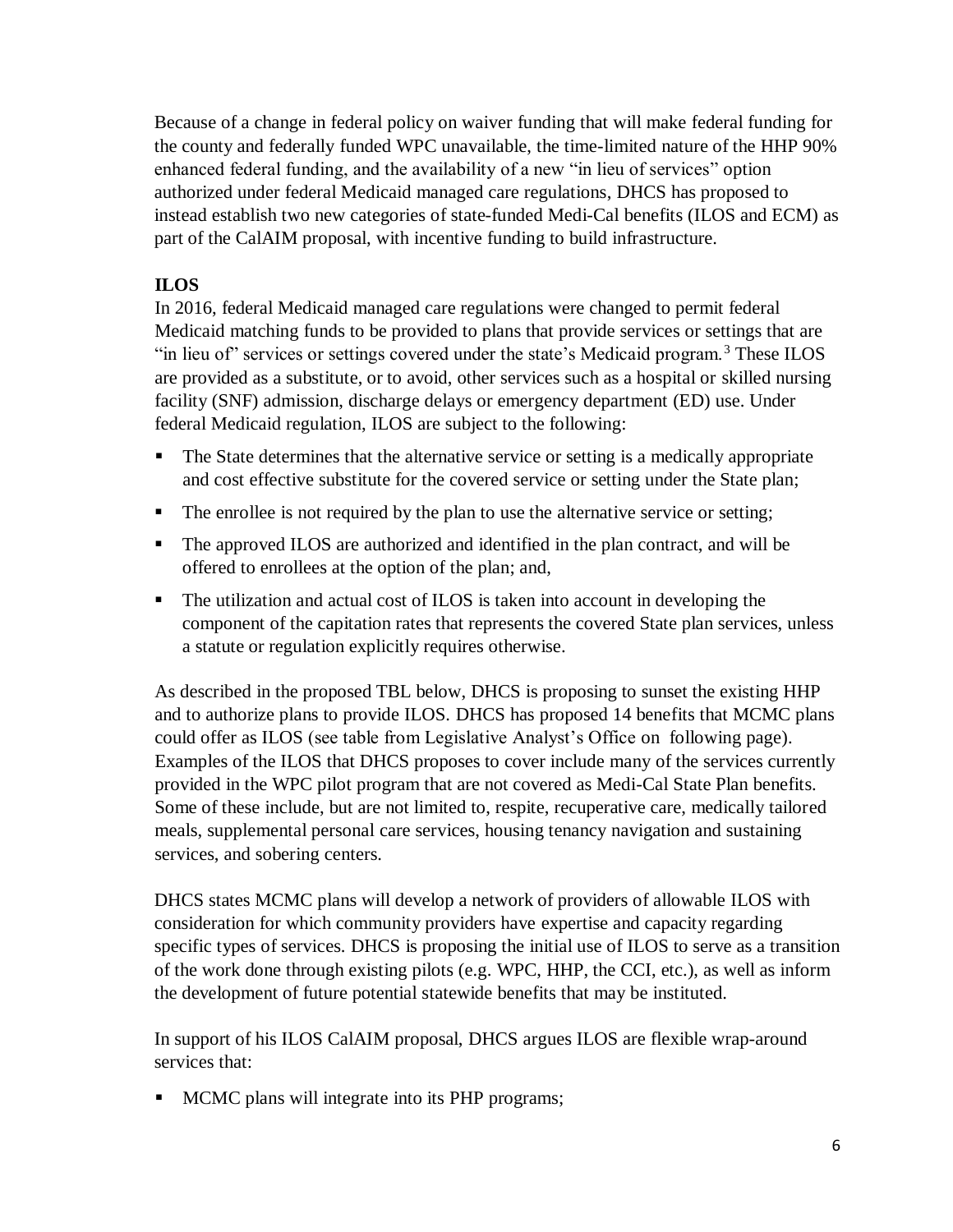- Are provided as a substitute or to avoid utilization of other services such as hospital or SNF admissions, discharge delays, or ED use; and,
- Fill gaps in Medi-Cal State Plan benefits to address medical or other needs that may arise due to SDOH.

|                                                                                        | <b>Proposed "In Lieu of Services" Benefits</b>                                                                                                                                                                                                                                                                                                                              |
|----------------------------------------------------------------------------------------|-----------------------------------------------------------------------------------------------------------------------------------------------------------------------------------------------------------------------------------------------------------------------------------------------------------------------------------------------------------------------------|
| <b>Benefit</b>                                                                         | <b>Description</b>                                                                                                                                                                                                                                                                                                                                                          |
|                                                                                        | <b>Services to Address Homelessness and Housing</b>                                                                                                                                                                                                                                                                                                                         |
| Housing deposits <sup>a</sup>                                                          | Funding for one-time services necessary to establish a household, including security<br>deposits to obtain a lease, first month's coverage of utilities, or first and last month's<br>rent required prior to occupancy.                                                                                                                                                     |
| Housing transition navigation                                                          | Assistance with obtaining housing. This may include assistance with searching for                                                                                                                                                                                                                                                                                           |
| services <sup>a</sup>                                                                  | housing or completing housing applications, as well as developing an individual<br>housing support plan.                                                                                                                                                                                                                                                                    |
| Housing tenancy and                                                                    | Assistance with maintaining stable tenancy once housing is secured. This may                                                                                                                                                                                                                                                                                                |
| sustaining services <sup>a</sup>                                                       | include interventions for behaviors that may jeopardize housing, such as late rental<br>payment and services, to develop financial literacy.                                                                                                                                                                                                                                |
|                                                                                        | Services for Long-Term Well-Being in Home-Like Settings                                                                                                                                                                                                                                                                                                                     |
| Asthma remediation <sup>b</sup>                                                        | Physical modifications to a beneficiary's home to mitigate environmental asthma<br>triggers.                                                                                                                                                                                                                                                                                |
| Day habilitation programs                                                              | Programs provided to assist beneficiaries with developing skills necessary to reside<br>in home- like settings, often provided by peer mentor-type caregivers. These<br>programs can include training on use of public transportation or preparing meals.                                                                                                                   |
| Environmental accessibility<br>adaptions                                               | Physical adaptations to a home to ensure the health and safety of the beneficiary.<br>These may include adaptations ramps and grab bars                                                                                                                                                                                                                                     |
| Meals/medically tailored<br>meals                                                      | Meals delivered to the home that are tailored to meet beneficiaries' unique dietary<br>needs, including following discharge from a hospital.                                                                                                                                                                                                                                |
| Nursing facility<br>transition/diversion to<br>assisted living facilities <sup>C</sup> | Services provided to assist beneficiaries transitioning from nursing facility care to<br>community settings, or prevent beneficiaries from being admitted to nursing facilities.                                                                                                                                                                                            |
| Nursing facility transition to a<br>home                                               | Services provided to assist beneficiaries transitioning from nursing facility care to<br>home settings in which they are responsible for living expenses.                                                                                                                                                                                                                   |
| Personal care and<br>homemaker services <sup>d</sup>                                   | Services provided to assist beneficiaries with daily living activities, such as bathing,<br>dressing, housecleaning, and grocery shopping.                                                                                                                                                                                                                                  |
|                                                                                        | <b>Recuperative Services</b>                                                                                                                                                                                                                                                                                                                                                |
| Recuperative care (medical<br>respite)                                                 | Short-term residential care for beneficiaries who no longer require hospitalization, but<br>still need to recover from injury or illness.                                                                                                                                                                                                                                   |
| Respite                                                                                | Short-term relief provided to caregivers of beneficiaries who require intermittent<br>temporary supervision.                                                                                                                                                                                                                                                                |
| Short-term post-                                                                       | Setting in which beneficiaries can continue receiving care for medical, psychiatric, or                                                                                                                                                                                                                                                                                     |
| hospitalization housing <sup>a</sup>                                                   | substance use disorder needs immediately after exiting a hospital.                                                                                                                                                                                                                                                                                                          |
| Sobering centers                                                                       | Alternative destinations for beneficiaries who are found to be intoxicated and would<br>otherwise be transported to an emergency department or jail.                                                                                                                                                                                                                        |
| dramatically.                                                                          | a Restricted to use once in a lifetime, unless managed care plan can demonstrate cost-effectiveness of providing a second time.<br><sup>b</sup> New benefit introduced this year. Restricted to lifetime maximum amount of \$5000, unless beneficiary's condition changes<br><sup>C</sup> Includes residential facilities for the elderly and adult residential facilities. |

d Does not include services already provided in the In-Home Supportive Services program.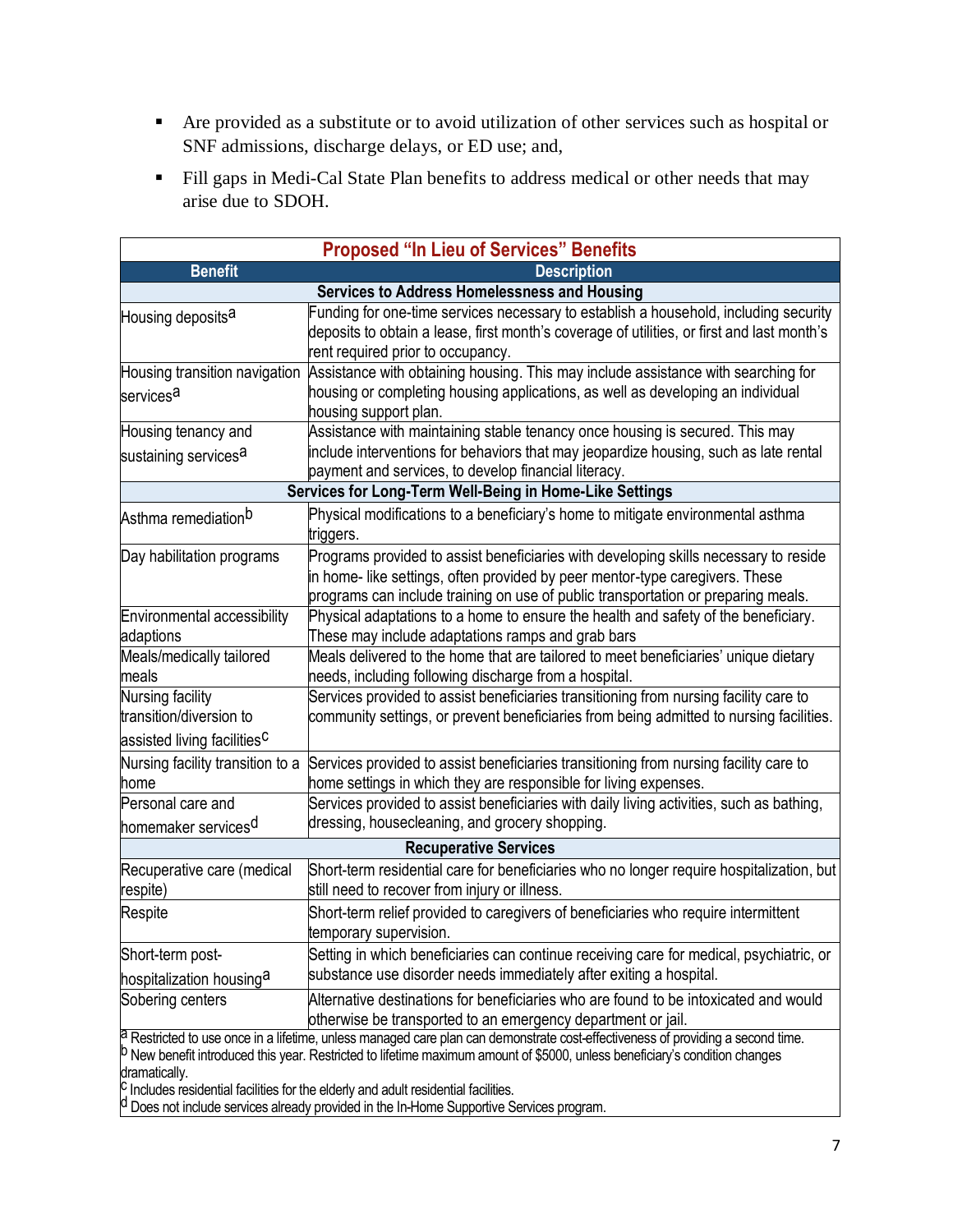*Proposed Timeline:* DHCS is proposing statewide implementation and inclusion of ILOS in MCMC plans contracts on January 1, 2022.

### *Proposed TBL (ILOS):*

- 1) Requires DHCS, commencing January 1, 2022, subject to federal approval, to allow MCMC plans to elect to cover those services or settings approved by DHCS as cost effective and medically appropriate in the comprehensive risk contract that are in lieu of applicable Medi-Cal State Plan services covered by the MCMC plan, in accordance with the CalAIM T&C.
- 2) Requires approved ILOS or settings to only be available to Medi-Cal beneficiaries enrolled in a MCMC plan under a comprehensive risk contract.
- 3) Prohibits approved ILOS or settings from supplanting other covered Medi-Cal benefits that are not the responsibility of the MCMC plan under the comprehensive risk contract, including, but not limited to, IHSS.
- 4) Prohibits an enrolled Medi-Cal beneficiary from being required by their MCMC plan to use the ILOS or setting.
- 5) Permits ILOS or settings to include, but need not be limited to, the following when authorized by DHCS in the comprehensive risk contract with each MCMC plan and to the extent DHCS determines that the ILOS or setting is a cost-effective and medically appropriate substitute for the applicable covered Medi-Cal benefit under the MCMC plan's comprehensive risk contract:
	- a) Housing transition navigation services;
	- b) Housing deposits;
	- c) Housing tenancy and sustaining services;
	- d) Short-term post-hospitalization housing;
	- e) Recuperative care (medical respite);
	- f) Respite;
	- g) Day habilitation programs;
	- h) Nursing facility transition/diversion to assisted living facilities, such as residential care facilities for the elderly or adult residential facilities;
	- i) Nursing facility transition to a home;
	- j) Personal care and homemaker services;
	- k) Environmental accessibility adaptations (home modifications);
	- l) Medically tailored meals;
	- m) Sobering centers; and,
	- n) Asthma remediation.

#### *Proposed Health Homes Program TBL:*

1) Requires, notwithstanding any other law, for the 2021–22 state fiscal year and thereafter as applicable, the HHP to be implemented using General Fund moneys upon appropriation by the Legislature.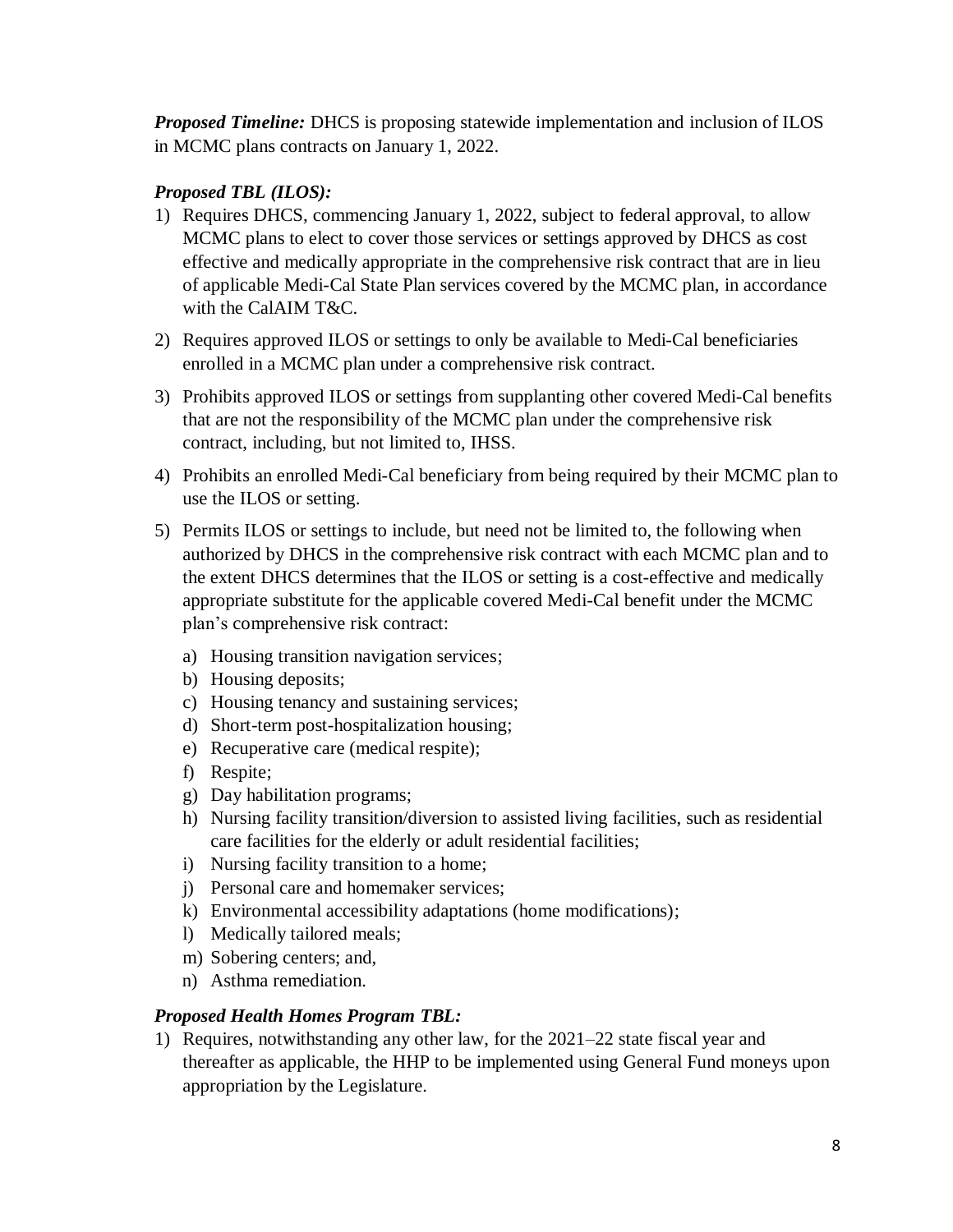- 2) Requires DHCS, notwithstanding any law, to cease to implement the HHP on January 1, 2022, or the effective date reflected in any necessary federal approvals obtained by DHCS to implement the ECM benefit under CalAIM, whichever is later.
- 3) Requires DHCS to conduct any necessary close-out activities associated with the HHP including, but not limited to, the required evaluation.
- 4) Sunsets the HHP on January 1, 2023, and as of that date is repealed.

#### *Policy Questions*:

- 1) Given that federal regulations require ILOS to be at plan option, what will be DHCS' process for assessing the effectiveness of ILOS and disseminating best practices?
- 2) As part of DHCS' CalAIM proposal, a number of ILOS benefits have utilization limits (such as once a lifetime unless a determination is made). Please explain the purpose of these limits and whether the proposed utilization limits restrict the ability of plans to connect people to non-medical services to address SDOH?
- 3) How will DHCS oversee the federal regulation requirement for cost effectiveness? How much discretion will MCMC plans have to make that determination?
- 4) How will ILOS costs be shown on the MCMC plan Rate Development Template (RDT)? Will they be trackable as an expenditure or embedded in another service or benefit category?
- 5) How will the availability of ILOS be disclosed to Medi-Cal beneficiaries?
- 6) Can MCMC plans provide additional ILOS beyond the 14 listed in the CalAIM proposal?

#### *Witnesses*:

Will Lightbourne, Director and Jacey Cooper, Chief Deputy Director of Health Care Programs and State Medicaid Director, Department of Health Care Services Ned Resnikoff, Fiscal and Policy Analyst, Legislative Analyst's Office Karen Hansberger, MD, Chief Medical Officer, Inland Empire Health Plan Linda Nguy, Policy Advocate, Western Center on Law & Poverty Mary June G. Diaz, Government Affairs Advocate, SEIU California State Council

# **2) New ECM Benefit Required Through MCMC Plans**

Case management services actively assist at-risk members in navigating health delivery systems and acquiring self-care skills to improve functioning and health outcomes, slow the progression of disease or disability or prepare for the progression of a serious illness. Case management services are intended for members who are medium- or high-risk or may have rising risks that would benefit from case management services.

DHCS' model contracts with MCMC plans require plans to ensure the provision of Comprehensive Medical Case Management to each enrolled beneficiary. <sup>4</sup> MCMC plans are required to maintain procedures for monitoring the coordination of care provided to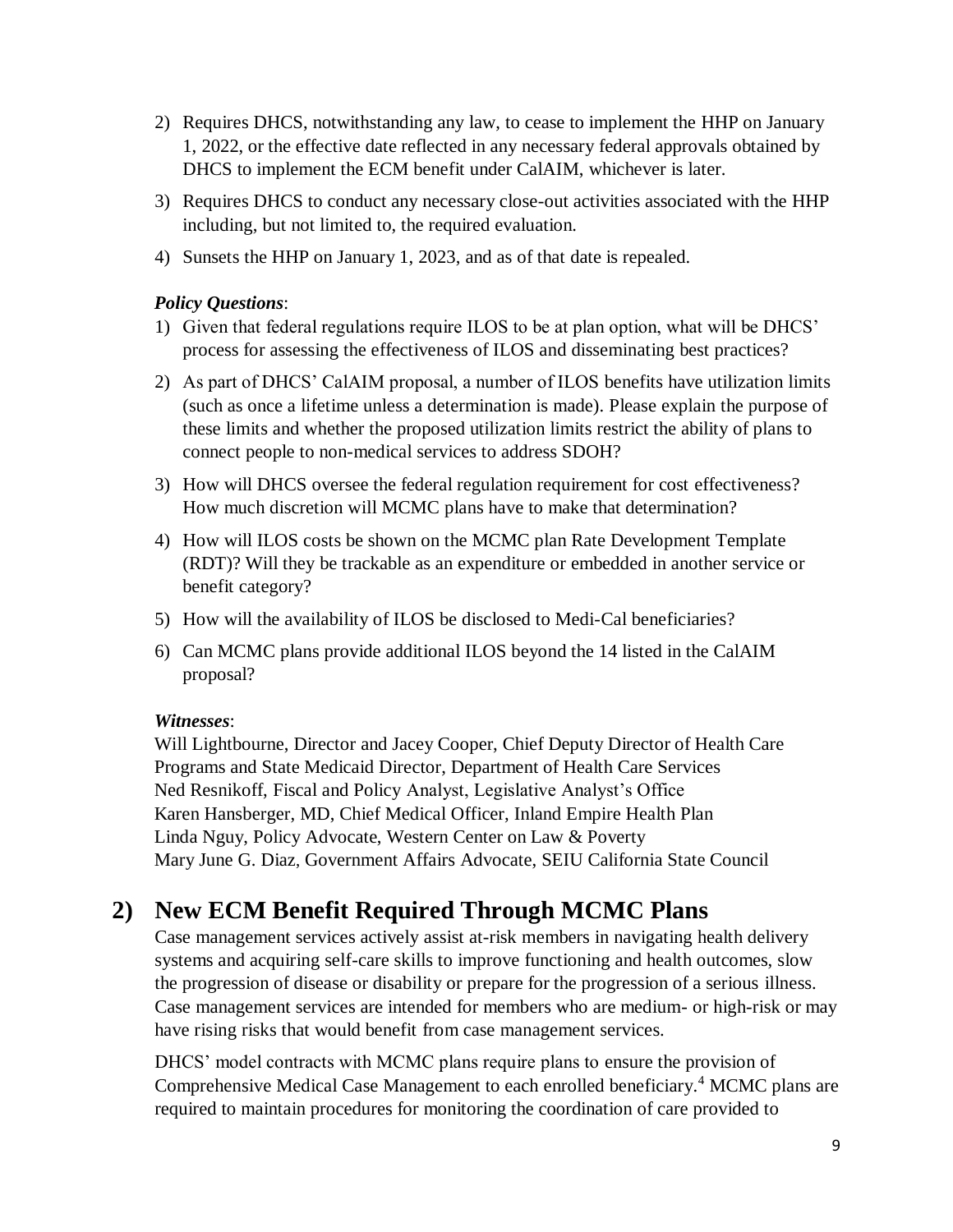beneficiary members, including but not limited to all medically necessary services delivered both within and outside the plan's provider network. These services are provided through either Basic Case Management (BCM), or Complex Case Management (CCM) activities based on the medical needs of the member, as described below:

BCM services are provided by the primary care provider (PCP), in collaboration with the plan, and are required to include:

- 1) Initial Health Assessment;
- 2) Individual Health Education Behavioral Assessment;
- 3) Identification of appropriate provider and facilities (such as medical, rehabilitation, and support services) to meet the beneficiary's care needs;
- 4) Direct communication between the provider and beneficiary/family;
- 5) Beneficiary and family education, including healthy lifestyle changes when warranted; and,
- 6) Coordination of carved-out and linked services, and referral to appropriate community resources and other agencies.

CCM services are provided by the MCMC plan in collaboration with the PCP, and are required to include, at a minimum:

- 1) BCM services;
- 2) Management of acute or chronic illness, including emotional and social support issues by a multidisciplinary case management team;
- 3) Intense coordination of resources to ensure member regains optimal health or improved functionality; and,
- 4) With input from the beneficiary and their PCP, development of care plans specific to individual needs, and updating of these plans at least annually.

In addition to the contractual requirement, MCMC plans in the Coordinated Care Initiative are required to develop care management and care coordination for the beneficiary across the medical and long-term services and supports care system.<sup>5</sup>

As part of CalAIM, DHCS is proposing a new ECM benefit designed for populations that have the highest levels of complex health care needs as well as social factors influencing their health. To be eligible for ECM, Medi-Cal beneficiaries must meet criteria below in addition to any criteria specific to the respective ECM population:

- 1) Have complex physical or behavioral health condition with an inability to successfully self-manage; and,
- 2) Limited activity or participation in social functioning, as defined by at least one of the following: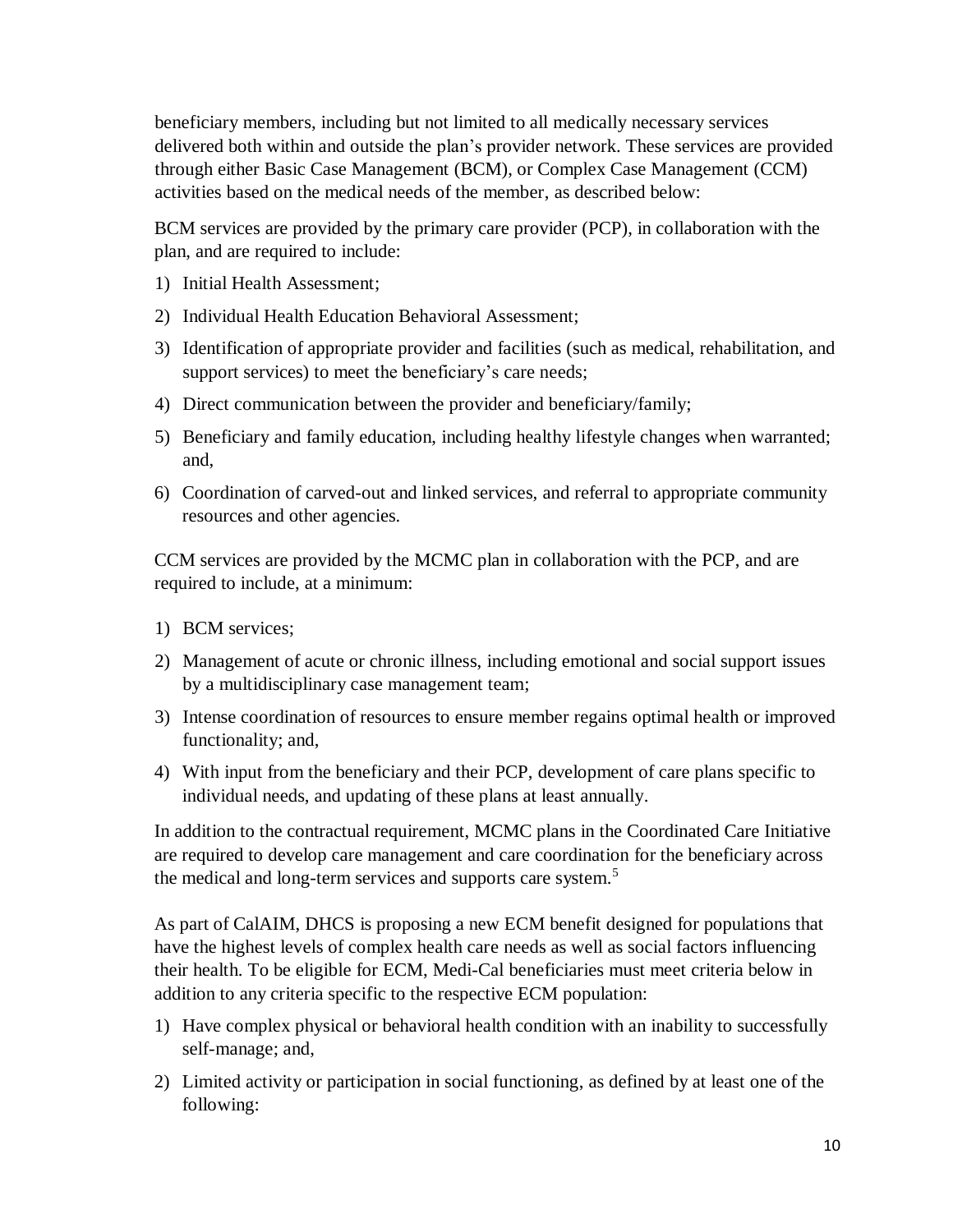- a) Establishing and managing relationships; or,
- b) Major life areas, including education, employment, finances, engaging in the community.

DHCS indicates candidates for ECM have an opportunity for improved health outcomes if they receive high-touch, in-person care management and are connected to a multidisciplinary team that manages physical health, behavioral health (substance use and/or mental health), oral health, developmental disabilities, and health-related nonclinical needs as well as any needed LTSS.

DHCS CalAIM proposal lists mandatory ECM target populations (described in 6) of the proposed TBL as an "includes but is not limited to" list that plans are authorized to provide).

DHCS states that, for all populations, the role of ECM is to coordinate all primary, acute, behavioral, developmental, oral, and LTSS for the member, including participating in the care planning process, regardless of setting, and the ECM benefit is intended to provide primarily face-to-face services whenever possible

|                                                                                                                                                                                                                                                                                                                | <b>Counties with Whole Person</b><br><b>Care and/or Health Homes</b><br>(Begin implementation on 1/1/22)                                                                                                                                                                                                                  | <b>Counties without Whole Person</b><br><b>Care or Health Homes</b>                                                                                                               | (Begin implementation on 7/1/22*)                                                                                                                                                            |
|----------------------------------------------------------------------------------------------------------------------------------------------------------------------------------------------------------------------------------------------------------------------------------------------------------------|---------------------------------------------------------------------------------------------------------------------------------------------------------------------------------------------------------------------------------------------------------------------------------------------------------------------------|-----------------------------------------------------------------------------------------------------------------------------------------------------------------------------------|----------------------------------------------------------------------------------------------------------------------------------------------------------------------------------------------|
| Alameda<br>Contra Costa<br>Imperial<br>Kern<br>Kings<br>Los Angeles<br>Marin<br>Mendocino<br>Monterey<br>Napa<br>Orange<br>Placer<br>Riverside<br>Sacramento<br>San Bernardino<br>San Diego<br>San Francisco<br>San Joaquin<br>San Mateo<br>Santa Clara<br>Santa Cruz<br>Shasta<br>Sonoma<br>Tulare<br>Ventura | HHP, WPC<br><b>WPC</b><br>HHP.<br>HHP, WPC<br><b>WPC</b><br>HHP, WPC<br><b>WPC</b><br><b>WPC</b><br><b>WPC</b><br><b>WPC</b><br>HHP, WPC<br><b>WPC</b><br>HHP, WPC<br>HHP, WPC<br>HHP, WPC<br>HHP, WPC<br>HHP, WPC<br><b>WPC</b><br><b>WPC</b><br>HHP, WPC<br><b>WPC</b><br><b>WPC</b><br><b>WPC</b><br>HHP<br><b>WPC</b> | Alpine<br>Amador<br><b>Butte</b><br>Calaveras<br>Colusa<br>Del Norte<br>El Dorado<br>Fresno<br>Glenn<br><b>Humboldt</b><br>Inyo<br>Lake<br>Lassen<br>Madera<br>Mariposa<br>Merced | Modoc<br>Mono<br>Nevada<br><b>Plumas</b><br>San Luis Obispo<br>Santa Barbara<br>Sierra<br>Siskiyou<br>Solano<br>Stanislaus<br>Sutter<br>Tehama<br><b>Trinity</b><br>Tuolumne<br>Yolo<br>Yuba |

### **Enhanced Care Management Implementation Dates by County**

List is subject to changed based on WPC pilots decisions to continue operating through 2021.

Source: Department of Health Care Services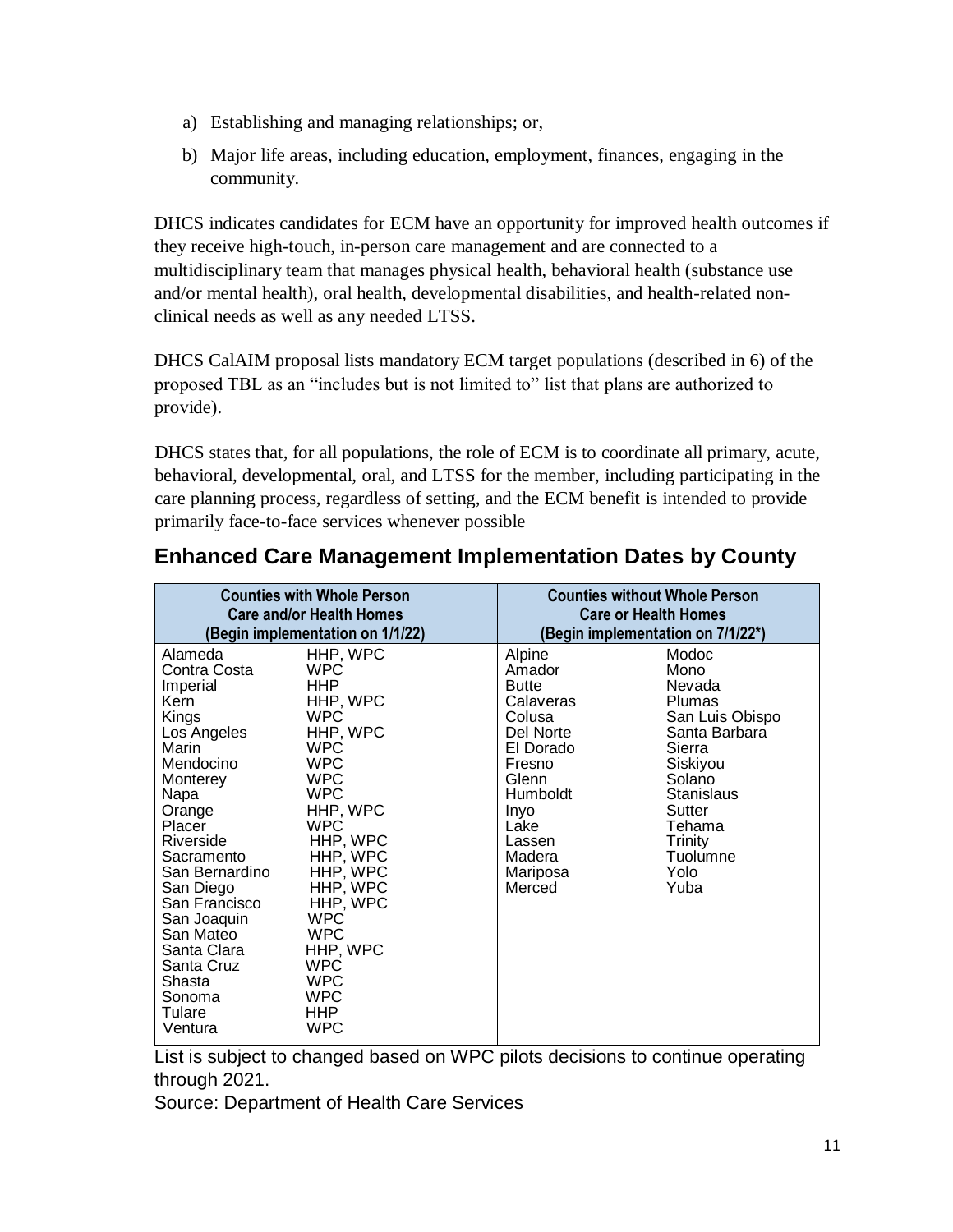#### *Proposed Timeline:*

- All MCMC plans in counties with WPC pilots and/or HHP will begin implementation of the ECM benefit, for those target populations currently receiving HHP and/or WPC services on January 1, 2022.
- All MCMC plans in counties with WPC pilots and/or HHP will implement additional mandatory ECM target populations on July 1, 2022.
- All MCMC plans in counties without WPC pilots and/or HHP must begin implementation of select ECM target populations on July 1, 2022.
- All MCMC plans in all counties must implement ECM for all target populations January 1, 2023.

#### *Proposed ECM TBL:*

- 1) Requires DHCS, subject to federal approval, to implement an ECM benefit designed to address the clinical and nonclinical needs on a whole-person-care basis for certain target populations of Medi-Cal beneficiaries enrolled in MCMC plans, in accordance with the requirements below and the CalAIM T&C.
- 2) Requires the ECM benefit to be available on a statewide basis (subject to phased in implementation dates) to eligible Medi-Cal beneficiaries who are enrolled in an applicable MCMC plan and who meet the criteria in the CalAIM T&C for one or more target populations, as determined by DHCS.
- 3) Requires ECM to be available to qualifying dual eligible beneficiaries, except for those dual eligible beneficiaries enrolled in a Cal MediConnect (CMC) plan.
- 4) Requires ECM to only be available as a covered Medi-Cal benefit under a comprehensive risk contract with a MCMC plan, and requires Medi-Cal beneficiaries who are eligible for ECM to enroll in a MCMC plan in order to receive those services.
- 5) Phases in the ECM benefit by requiring MCMC plans care plans operating in counties in which either the WPC program, or the HHP or both, were implemented, as determined by DHCS, as follows:
	- a) Requires MCMC plans, commencing January 1, 2022, to cover ECM for existing target populations under either the WPC pilot program or the HHP, or both, as identified by DHCS;
	- b) Requires MCMC plans, commencing July 1, 2022, to cover ECM for other select target populations below, as identified by DHCS;
	- c) Requires MCMC plans, commencing January 1, 2023, to cover ECM for all target populations described below; and,
	- d) Requires MCMC plans operating in counties in which neither the WPC pilot program nor the HHP, was implemented, as determined by DHCS, to cover select ECM target populations, as identified by DHCS commencing July 1, 2022.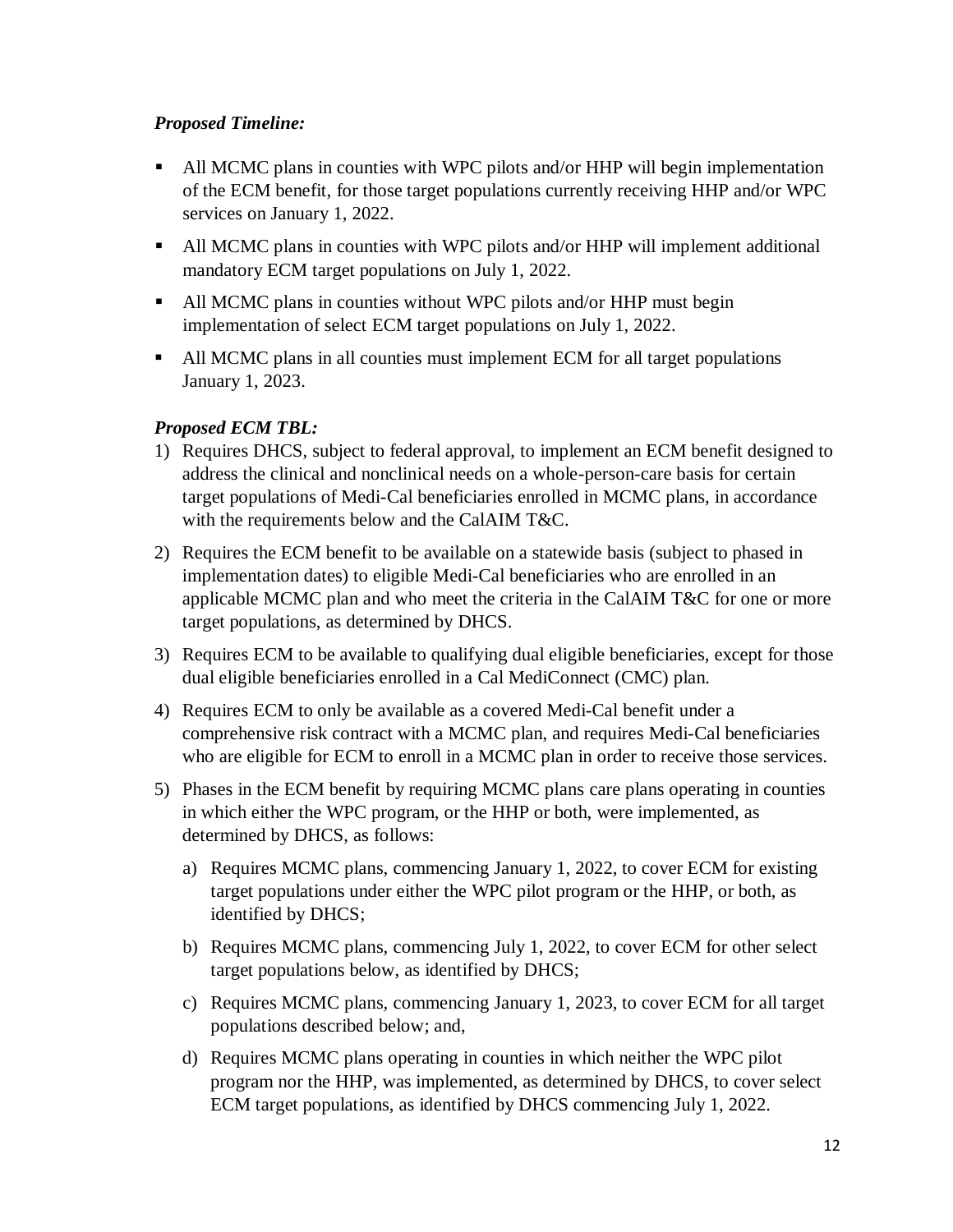Requires other target populations, including individual transitioning from incarceration, to be covered commencing January 1, 2023.

- 6) Permits target populations of Medi-Cal beneficiaries to include, but need not be limited to, the following, to the extent approved in the CalAIM T&C:
	- a) Children or youth with complex physical, behavioral, developmental, or oral health needs, including, but not limited to, those eligible for California Children Services (CCS), foster care children or youth, or youth with clinical high-risk syndrome or first episode of psychosis;
	- b) Individuals experiencing homelessness or chronic homelessness, or who are at risk of becoming homeless;
	- c) High utilizers with frequent hospital admissions, short-term SNF stays, or emergency room visits;
	- d) Individuals at risk for institutionalization and eligible for Long-Term Care (LTC) services;
	- e) Nursing facility residents who want to transition to the community;
	- f) Individuals at risk for institutionalization with serious mental illness, children with serious emotional disturbance or SUD with co-occurring chronic health conditions; and,
	- g) Individuals transitioning from incarceration who have significant complex physical or behavioral health needs requiring immediate transition of services to the community.
- 7) Prohibits a Medi-Cal beneficiary, notwithstanding any other law, for any time period in which a Medi-Cal beneficiary who is eligible to receive ECM services through enrollment in their MCMC plan, from receiving duplicative targeted case management services or otherwise authorized in the Medi-Cal State plan, as determined by DHCS.

#### *Policy Questions*:

- 1) What percentage of a MCMC plan's enrollment is projected to use ECM? How does this compare to Whole Person Care and Health Homes enrollment in the applicable areas, if known?
- 2) Are the ECM target population mandatory populations? Will the target populations be consistent across plans, or will the target populations vary by plan?
- 3) How do the services and benefits provided and the populations served by the proposed ECM benefit compare to existing contractually required case management program benefits, services and populations?
- 4) Will the ECM benefit be a designed benefit category (similar to physician services) in the RDT?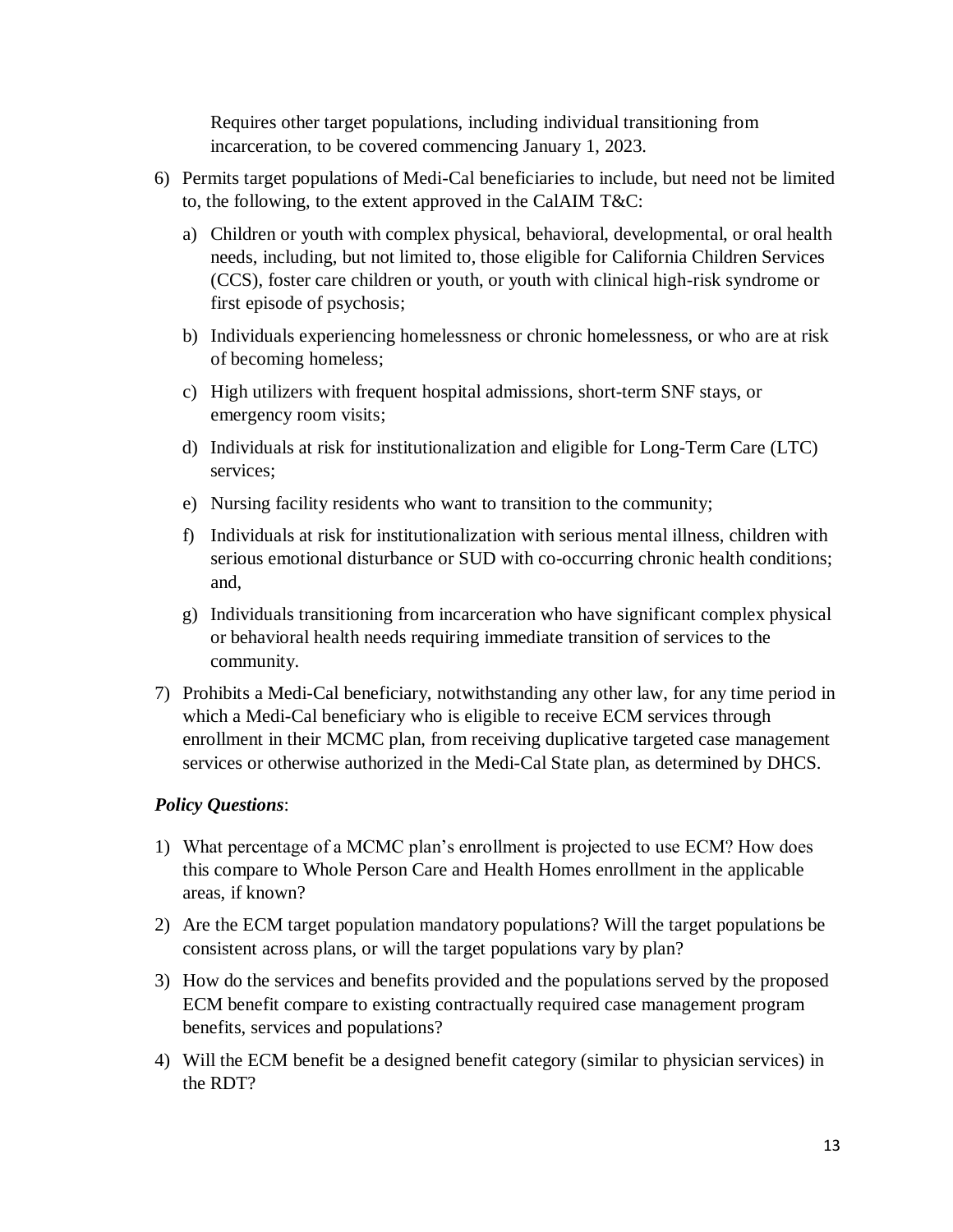- 5) How does DHCS intend to monitor the provision of this benefit and provide data on its outcomes?
- 6) How does ECM improve upon or build from lessons learned from other case management services provided today, such as for seniors and persons with disabilities?
- 7) Has DHCS come up with best practices that will be integrated in how ECM will operate?

#### *Witnesses*:

Jacey Cooper, Chief Deputy Director of Health Care Programs and State Medicaid Director, Department of Health Care Services Ned Resnikoff, Fiscal and Policy Analyst, Legislative Analyst's Office Mary Zavala, Director of Health Homes Program, LA Care Linda Nguy, Policy Advocate, Western Center on Law & Poverty Julie Wallace, Community Health Worker, Los Angeles County, Department of Mental Health, SEIU Local 721 Member Farrah McDaid Ting, Senior Legislative Representative, California State Association of Counties Paula Wilhelm, Director of Policy, County Behavioral Health Directors Association of California

### **3) Requirement for Incentive Payments to be Paid to MCMC Plans**

Federal Medicaid managed care regulations permit incentive arrangements to be paid to plans, at an amount not to exceed 105% of the approved capitation payments attributable to the enrollees or services covered by the incentive arrangement.<sup>6</sup>

DHCS is proposing to implement incentive payments to drive MCMC plans and providers to invest in the necessary infrastructure to build appropriate ECM and ILOS capacity statewide.

DHCS states the combination of carving in LTC statewide, ECM and ILOS provides a number of opportunities, including an incentive for building an integrated, managed long term services and supports (MLTSS) program by 2027 and building the necessary clinically-linked housing continuum for the state's homeless population. In order for the state to be equipped with the needed MLTSS and clinically linked housing continuum infrastructure, DHCS argues it is important to consider potential incentives and shared savings/risk models that could be established to encourage MCMC plans and providers to fully engage. DHCS argues incentive funding will be focused on building a pathway for MCMC plans to invest in the necessary delivery and systems infrastructure, build appropriate and sustainable ECM and ILOS capacity, and achieve improvements in quality performance that can inform future policy. DHCS' CalAIM proposal outlines three prospective models for shared savings/risk.

DHCS states, in recognition of the financial uncertainties that accompany the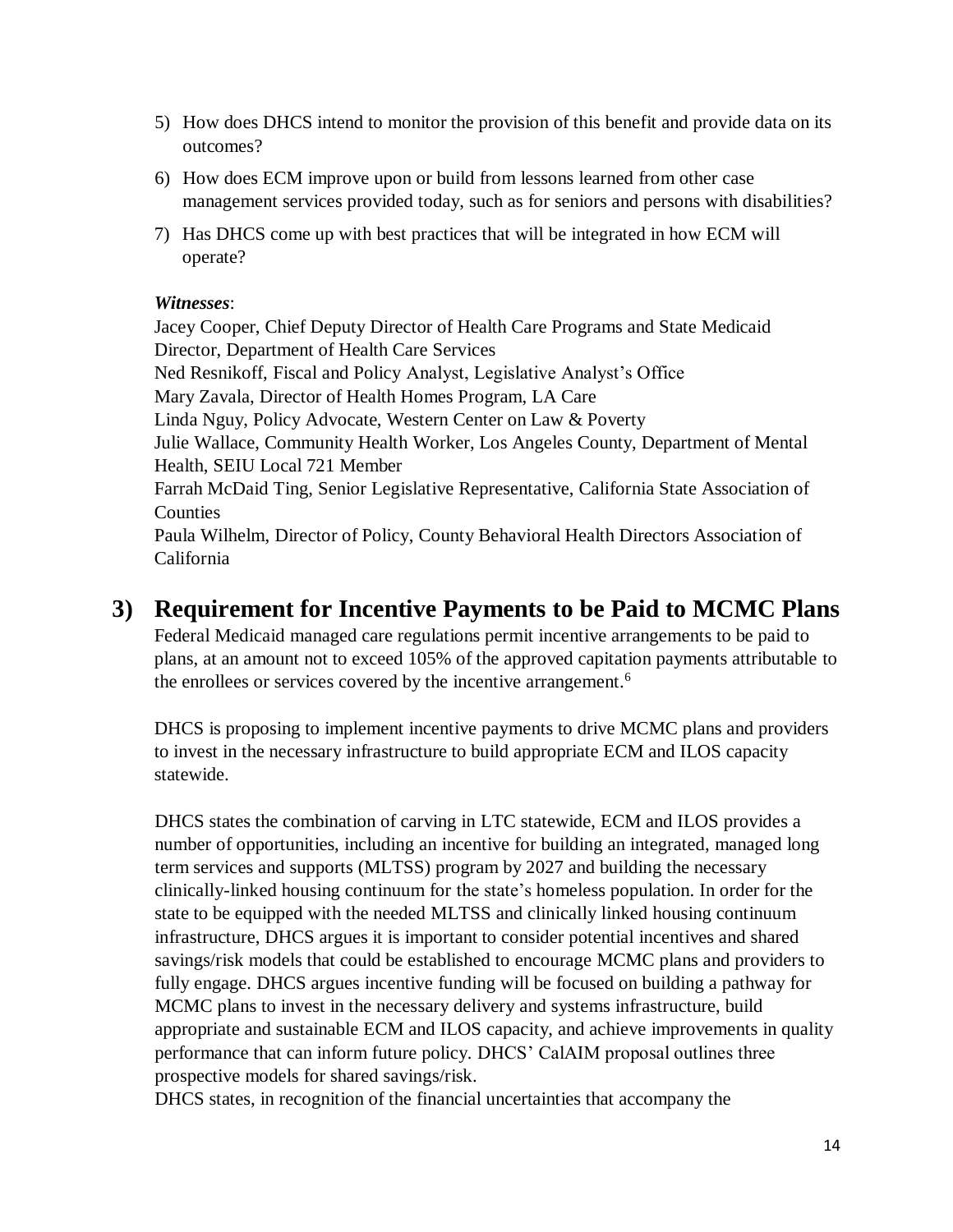implementation of ECM, ILOS, and MLTSS statewide, it is committed to implementing strategies that will limit excessive financial risk (losses) for MCMC plans, as well as for the state and federal governments. At the same time, DHCS indicates it supports the use of strategies that will result in financial gains that can be shared between MCMC plans and the state and federal governments. DHCS' goal is to establish financial mechanisms that will ensure a mutual commitment to the success of the proposed short- and long-term reforms and innovations within the MCMC program.

DHCS' proposed risk approaches are intended to strengthen financial incentives for MCMC plans to:

- Divert or transition beneficiaries from long-term institutional care to appropriate home and community-based alternatives, supported by the availability of ILOS and ECM;
- Make the necessary infrastructure investments to support the goal of transitioning to an integrated LTSS program; and,
- Improve quality, performance measurement, and data reporting as a pathway toward realizing better health outcomes for Medi-Cal beneficiaries.

#### *Proposed Timeline:*

DHCS states that MCMC rate setting, including associated risk strategies, is a dynamic process. Therefore, DHCS will engage and collaborate with MCMC plans and make future refinements as determined appropriate.

- **January** December 2021: Develop shared savings/risk and plan incentive methodologies and approaches with appropriate stakeholder input.
- January 1, 2022: Begin implementation of MCMC plan incentives.
- No sooner than January 1, 2023: Begin implementation of a seniors and persons with disabilities/LTC blended rate.

#### *Proposed TBL (incentive payments):*

- 1) Requires DHCS, commencing January 1, 2022, subject to appropriation by the Legislature in an applicable fiscal year and federal approval, to make incentive payments available to qualifying MCMC plans that meet predefined milestones and metrics associated with implementation of applicable components of CalAIM, including, but not limited to, ECM and ILOS, as determined by DHCS and in accordance with the CalAIM T&C.
- 2) Requires DHCS, in consultation with MCMC plans, to establish the methodology, parameters, and eligibility criteria for incentive payments, including, but not limited to, the milestones and metrics that MCMC plans must meet in order to receive an incentive payment.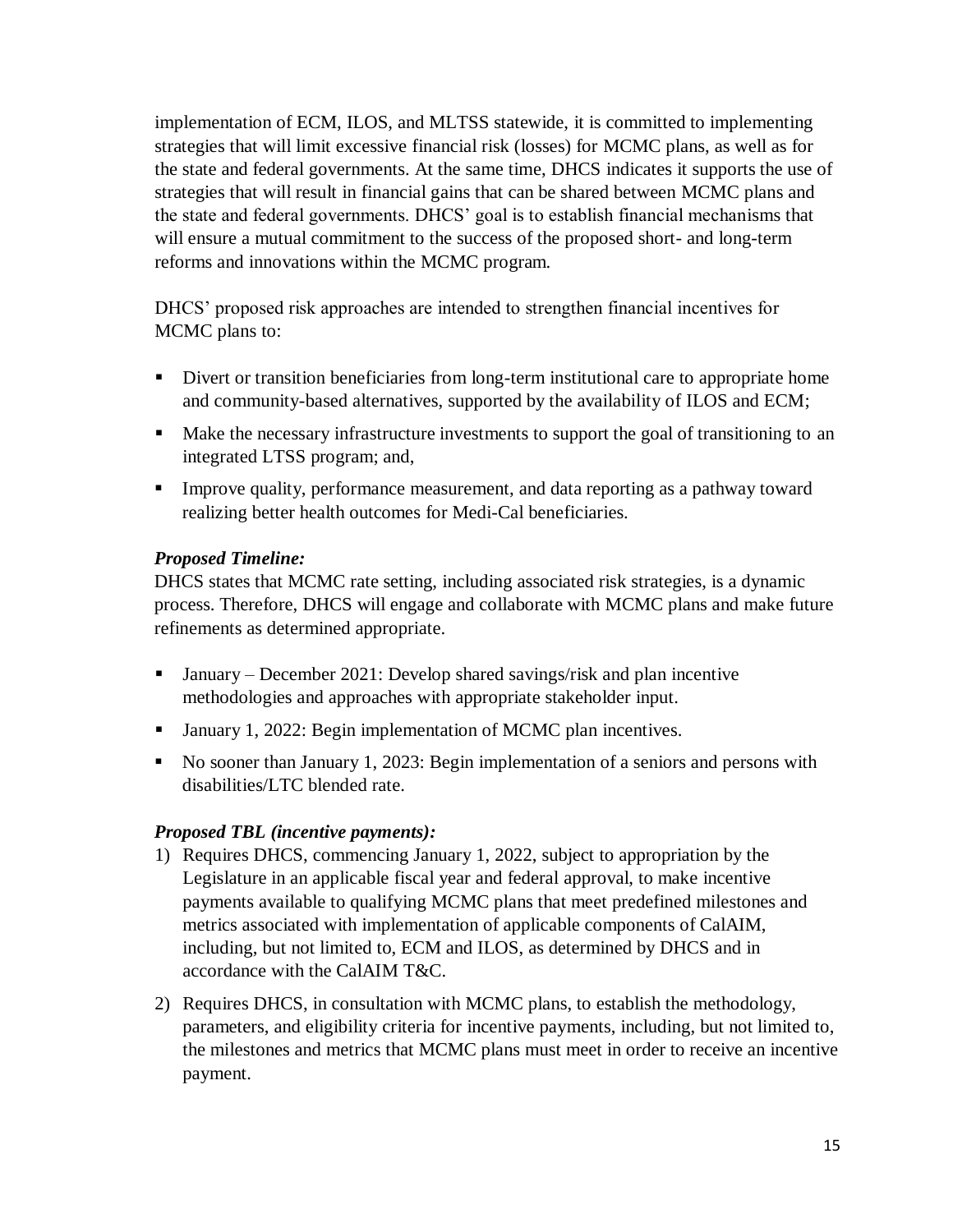- 3) Requires DHCS, in accordance with the CalAIM T&C, to determine if a MCMC plan has earned an incentive payment, and the amount of that payment, for any relevant time period in which this section is implemented.
- 4) Requires incentive payments to be made in accordance with the requirements for incentive arrangements described in federal regulation and any associated federal guidance.

#### *Policy Questions*:

- 1) Does DHCS currently reimburse MCMC plans for incentive payments? If so, for what activities?
- 2) What activities can MCMC plans undertake that will result in incentive payments?
- 3) Has DHCS determined a payment methodology that will determine how incentive payments that will go to MCMC plans?
- 4) Does DHCS envision a shared savings or risk policy as part of ILOS so MCMC plans will share in any savings so that "premium slide" will not occur and plans will continue have an incentive to continue providing the ILOS?

#### *Witnesses*:

Jacey Cooper, Chief Deputy Director of Health Care Programs and State Medicaid Director, Department of Health Care Services Ben Johnson, Principal Fiscal and Policy Analyst, Legislative Analyst's Office Karen Hansberger, MD, Chief Medical Officer, Inland Empire Health Plan Linda Nguy, Policy Advocate, Western Center on Law & Poverty

## **4) Requirement of MCMC Plans to Have a Population Health Management Program**

DHCS currently does not have a specific requirement for MCMC plans to maintain a PHP program. DHCS describes the PHP Program as a model of care and a plan of action designed to address member health needs at all points along the continuum of care. DHCS states that many MCMC plans have a PHP program – often in the context of meeting NCQA requirements – but some do not. In the absence of a PHP program, beneficiary engagement is often driven by a patchwork of requirements that can lead to gaps in care and a lack of coordination.

Under the PHP Program proposal, each MCMC plan would have to include a description of how it would meet specified core objectives, the PHP program would have to meet specified requirements, including utilizing initial and ongoing assessments of data to analyze individual members' needs and identify groups and individuals within groups for targeted interventions. Plans will be required to risk stratify and segment members into group that the plan will use to develop and implement case management, wellness, and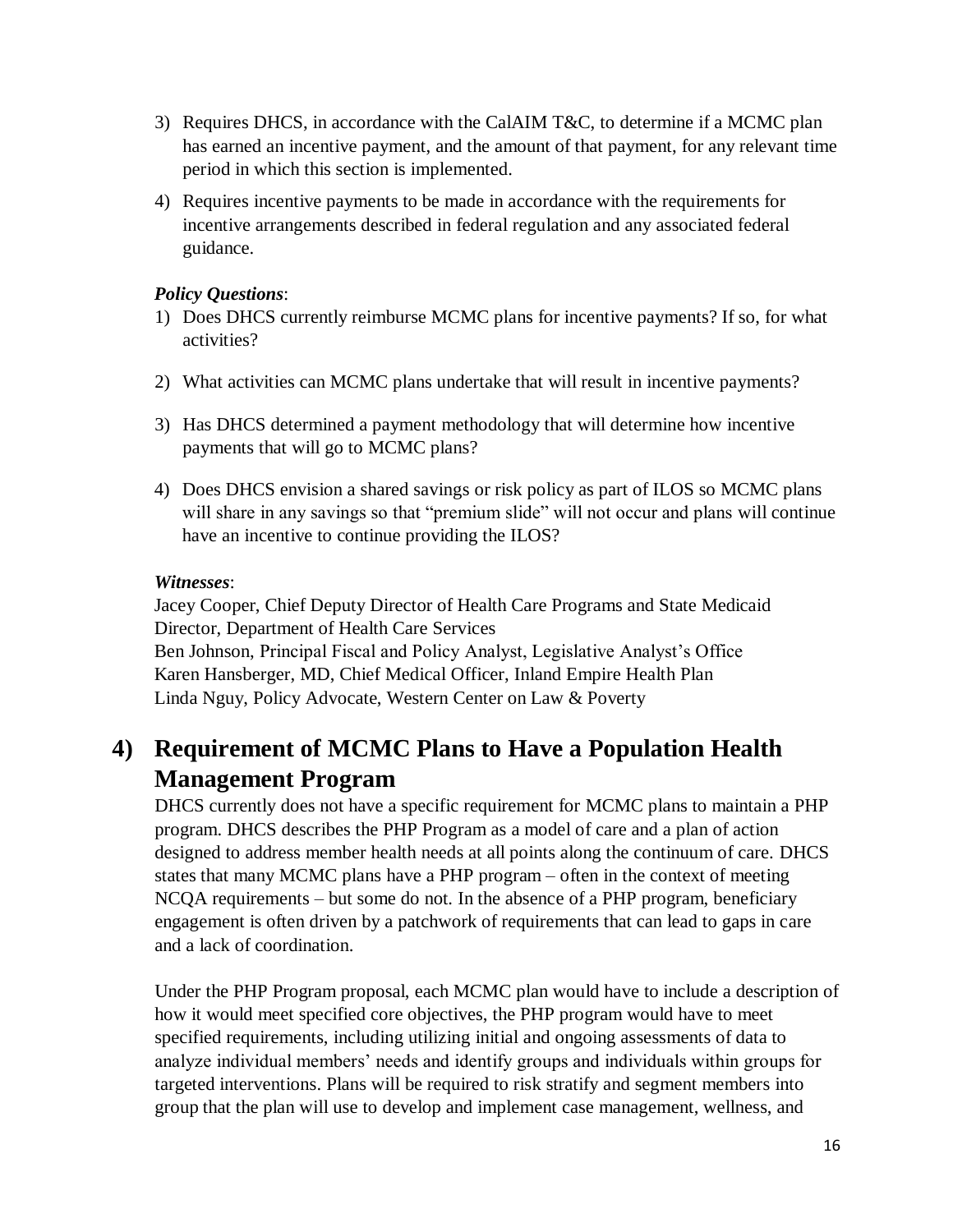health improvement programs and strategies. DHCS is proposing requiring the risk stratification and segmentation occur within 44 days of the effective of the person's enrollment in the plan. Plans will be required to use DHCS-defined criteria to assign each member into one of four risk tiers: (1) low risk; (2) medium and rising risk; (3) high risk; and (4) unknown risk. DHCS is requiring plans to reassess risk and need of all plan beneficiaries at least annually.

DHCS' goal for the PHM program proposal is to improve health outcomes and efficiency through standardized core PHP requirements for MCMC plans, including NCQA requirements and additional DHCS requirements. The PHP program will be comprehensive and address the full spectrum of care management – including assessing population level and individual member health risks and health-related social needs, creating wellness, prevention, case management, care transitions programs to address identified risks and needs, and using stratification to identify and connect adult and pediatric members to the appropriate programs.

#### *Proposed TBL:*

- 1) Requires DHCS, commencing January 1, 2023, subject to federal approval, to implement the Population Health Management Program under MCMC to improve health outcomes, care coordination, and efficiency through application of standardized health management requirements, in accordance with the CalAIM T&C.
- 2) Requires DHCS to require each MCMC plan to develop and maintain a beneficiarycentered PHP program, which is a model of care and plan of action designed to address member health needs at all points along the continuum of care, as described in the CalAIM T&C.
- 3) Requires each PHP program, at a minimum, to do all of the following:
	- a) Prioritize preventive and wellness services;
	- b) Identify and assess beneficiary member risks and needs on an ongoing basis;
	- c) Manage beneficiary member safety and outcomes during care transitions, across all applicable delivery systems and settings, through effective care coordination; and,
	- d) Identify and mitigate SDOH and reduce health disparities or inequities.

#### *Policy Questions*:

- 1) How does DHCS envision plans performing PHM (for example, use of claims data, member surveys)?
- 2) Will DHCS provide guidance to MCMC plans for identifying and rectifying bias in the algorithms used as part of performing risk tiering and stratification using algorithms?

#### *Witnesses*:

Jacey Cooper, Chief Deputy Director of Health Care Programs and State Medicaid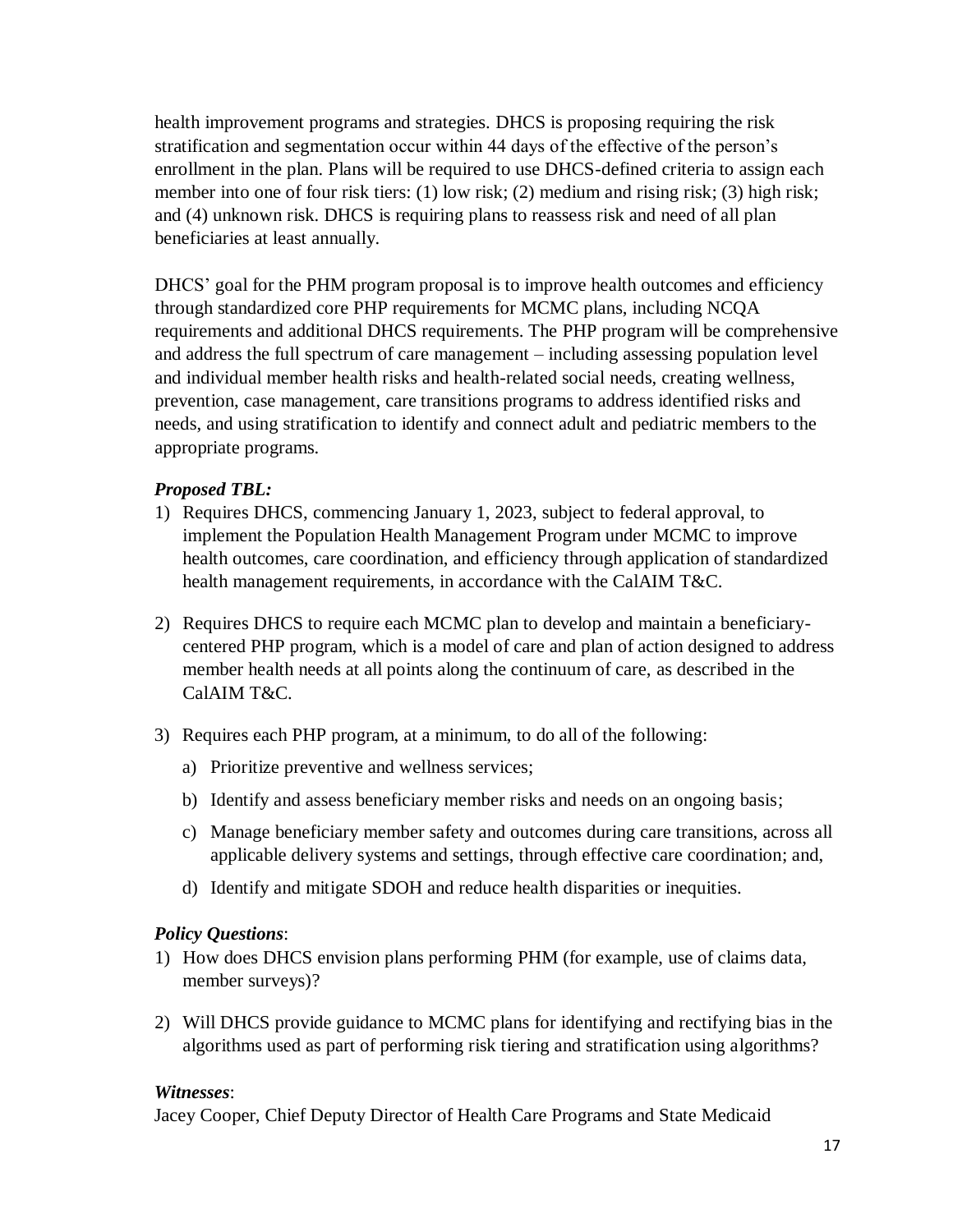Director, Department of Health Care Services Ben Johnson, Principal Fiscal and Policy Analyst, Legislative Analyst's Office Katherine Barresi, RN, BSN, PHN, CCM *Director Care Coordination,* Partnership Health Plan of California Mike Odeh, Children Now Cary Sanders, Senior Policy Director, California Pan-Ethnic Health Network

# **5) Requirement for DHCS to Standardize Benefits Provided by MCMC Plans**

While MCMC exists statewide, it is operated under six different model types that currently differ based on whether certain benefits are part of the MCMC plan's responsibility or provided through a different delivery system (such as FFS). Generally, the 22 counties providing Medi-Cal services through County Organized Health System (COHS) model have the most benefits "carved in" to the plan (provided directly by the plan), as compared to the other three major MCMC models (two-plan model, geographic managed care and the regional model).

The services carved in or out of MCMC plans are specified in statute, or in contracts between the plan and DHCS. Under CalAIM, DHCS is proposing to standardize the benefits that are provided through MCMC plans statewide across the different models. Regardless of the beneficiary's county of residence or the plan they are enrolled in, DHCS proposed beneficiaries will have the same set of benefits delivered through their MCMC plan as they would in another county or plan. DHCS is proposing the following changes:

| <b>Benefit Changes Effective April 1, 2021</b>                                                                  |                                                                                                                                                                                                                                                                                                                                                                                                                                                                                                                                                                                                                                          |  |  |
|-----------------------------------------------------------------------------------------------------------------|------------------------------------------------------------------------------------------------------------------------------------------------------------------------------------------------------------------------------------------------------------------------------------------------------------------------------------------------------------------------------------------------------------------------------------------------------------------------------------------------------------------------------------------------------------------------------------------------------------------------------------------|--|--|
| <b>Benefits Currently Provided by Medi-Cal Managed Care Plans</b><br>that will be Carved-Out to Fee-for-Service |                                                                                                                                                                                                                                                                                                                                                                                                                                                                                                                                                                                                                                          |  |  |
| Pharmacy                                                                                                        | All pharmacy benefits or services billed by a pharmacy on a pharmacy<br>claim, which includes covered outpatient drugs (including Physician<br>Administered Drugs), medical supplies, and enteral nutrition products.<br>This also includes drugs currently "carved-out" of the managed care<br>delivery system, (e.g., blood factor, HIV/AIDS, antipsychotics, and<br>drugs used to treat substance use disorder), which are currently<br>carved-in to some county operated health systems and AIDS<br>Healthcare Foundation. This does not include any pharmacy benefits<br>or services billed on medical and/or institutional claims. |  |  |
| <b>Benefit Changes Effective January 1, 2022</b>                                                                |                                                                                                                                                                                                                                                                                                                                                                                                                                                                                                                                                                                                                                          |  |  |
| <b>Benefits Currently Provided by Medi-Cal Managed Care Plans</b><br>that will be Carved-Out to Fee-for-Service |                                                                                                                                                                                                                                                                                                                                                                                                                                                                                                                                                                                                                                          |  |  |
| <b>Specialty Mental</b><br><b>Health Services</b>                                                               | Currently full benefit in Partnership Solano (Kaiser members<br>only) and Kaiser Sacramento                                                                                                                                                                                                                                                                                                                                                                                                                                                                                                                                              |  |  |
| Multipurpose Senior<br>Services Program                                                                         | Currently full benefit in CCI counties (Los Angeles, Orange, San<br>Bernardino, San Diego, San Mateo, Santa Clara, and Riverside)                                                                                                                                                                                                                                                                                                                                                                                                                                                                                                        |  |  |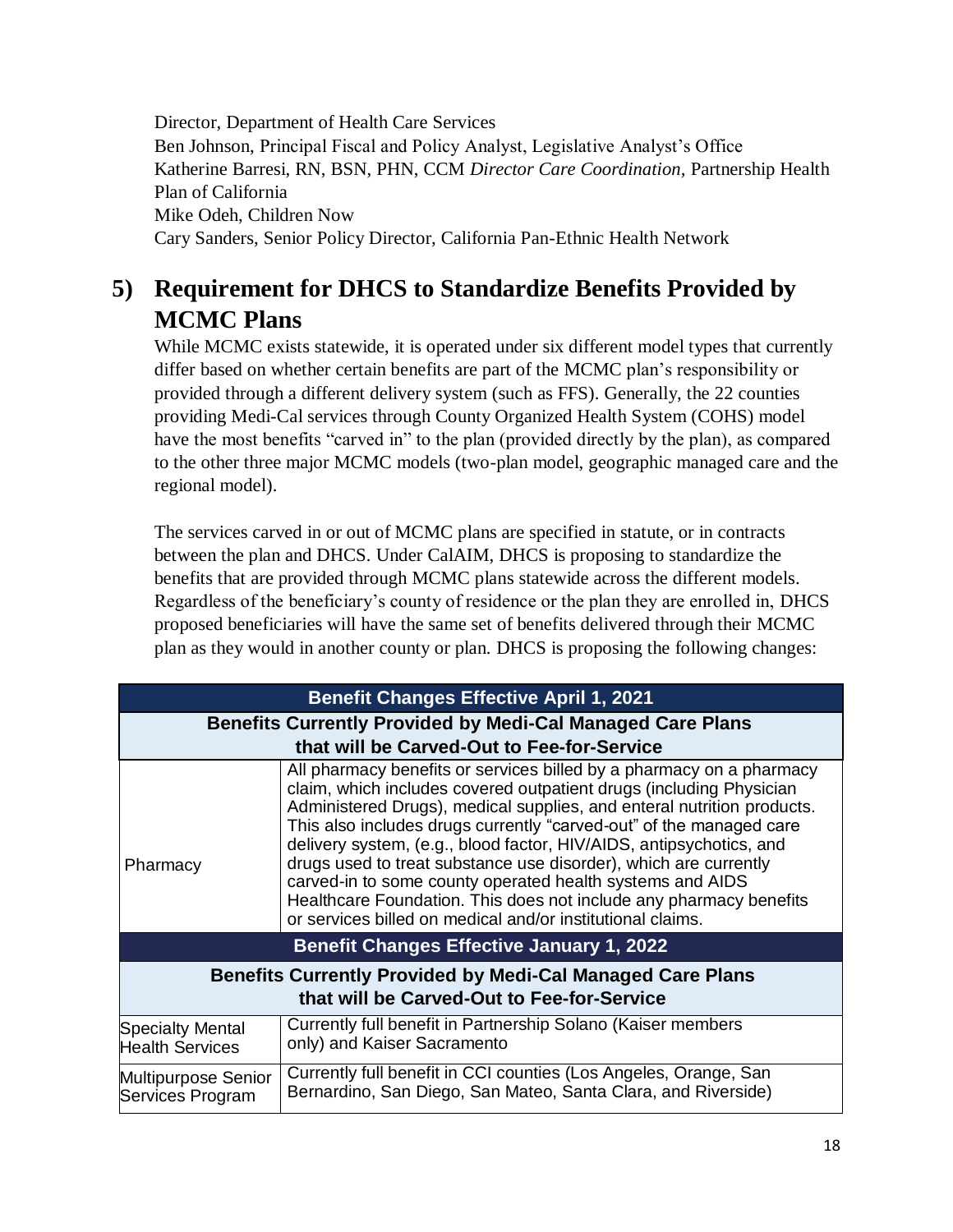|                                                  | <b>Benefits to be Carved-In to Managed Care Statewide</b>                                                                                                                                                                                                                                                                                                                                                                                                                                                                                                                                                                                                                          |  |  |
|--------------------------------------------------|------------------------------------------------------------------------------------------------------------------------------------------------------------------------------------------------------------------------------------------------------------------------------------------------------------------------------------------------------------------------------------------------------------------------------------------------------------------------------------------------------------------------------------------------------------------------------------------------------------------------------------------------------------------------------------|--|--|
| Major Organ<br>Transplant                        | Currently full benefit in county operated health systems counties; non-<br>county operated health systems counties currently only cover kidney<br>transplants                                                                                                                                                                                                                                                                                                                                                                                                                                                                                                                      |  |  |
| <b>Benefit Changes Effective January 1, 2023</b> |                                                                                                                                                                                                                                                                                                                                                                                                                                                                                                                                                                                                                                                                                    |  |  |
|                                                  | <b>Benefits to be Carved-In to Managed Care Statewide</b>                                                                                                                                                                                                                                                                                                                                                                                                                                                                                                                                                                                                                          |  |  |
| Long Term Care                                   | Long Term Care Umbrella<br>• ICF-DD Disabled (excluding beneficiaries in an ICF-DD<br>Waiver center), Disabled Habilitative, and Disabled<br><b>Nursing</b><br>• Pediatric Subacute Care Services<br>• Skilled nursing facility<br>• Specialized Rehabilitative Services in skilled nursing facility and ICF<br>• Subacute Care Services<br>Currently full benefit in county operated health systems and CCI<br>counties (Los Angeles, Orange, San Bernardino, San Diego, San<br>Mateo, Santa Clara, and Riverside); in non-county operated health<br>systems/non-CCI counties, Medi- Cal managed care plans are<br>responsible for the month of admission and the month following |  |  |

#### **Benefits "Carved Out" into MCMC Plans**

- Effective at an unspecified date (previously was scheduled for January 1, 2021, then delayed until April 1, 2021, then postponed with no currently rescheduled implementation date), all pharmacy benefits or services by a pharmacy billed on a pharmacy claim will be carved out from MCMC plans (pursuant to the Governor's Executive Order N-01-19 from January 7, 2019). This applies to all MCMC, including AIDS Healthcare Foundation, but does not apply to SCAN Health Plan, Program of All-Inclusive Care for the Elderly (PACE) organizations, CMC health plans, and Major Risk Medical Insurance Program.
- **Effective January 1, 2022, the following benefits that are currently within the scope of** some or all the MCMC plans will be carved out:
	- o SMHS that are currently carved in for Medi-Cal members enrolled in Kaiser in Solano and Sacramento counties (discussed in May 9, 2016 hearing); and,
	- o The Multipurpose Senior Services Program which is currently included in the MCMC plans in the seven CCI counties.

#### **Benefits "Carved In" to MCMC Plans**

- Effective January 1, 2022, all major organ transplants, currently not within the scope of many MCMC plans, will be carved into all plans statewide for all Medi-Cal members enrolled in a plan.
- Effective January 1, 2023, institutional LTC services (SNF, pediatric/adult subacute care, intermediate care facilities [ICF] for individuals with developmental disabilities, disabled/habilitative/nursing services, specialized rehabilitation in a SNF or ICF),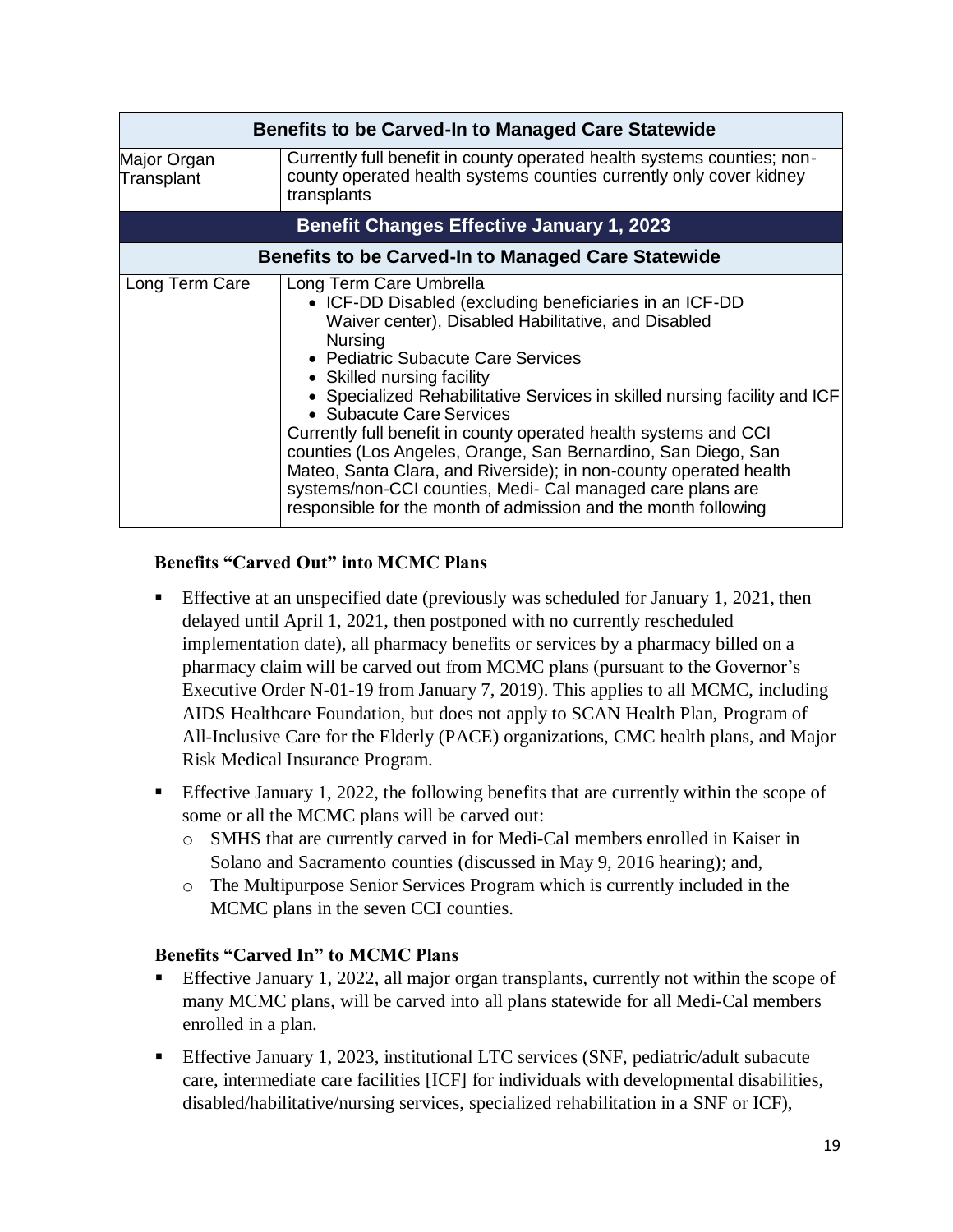currently not within the scope of many MCMC plans will be carved into all plans statewide for all Medi-Cal members enrolled in a plan.

- DHCS proposes to require that LTC and transplant providers accept as payment in full and require the MCMC plan to pay the applicable Medi-Cal FFS rate, unless the provider and plan mutually agree upon an alternative payment. DHCS argues this would provide a smooth transition from FFS to MCMC, promote access, maintain affordability, and is consistent with how these transitions to managed care have occurred in the past, such as with the CCI and the CCS Whole Child Model. DHCS argues the standardization of benefits delivered through MCMC plans statewide has two main purposes and benefits:
- Beneficiaries will no longer have to deal with the confusion that may arise when moving counties/plans and to find that different benefits are covered by their new plan or that they need to access another delivery system; and
- DHCS will be able to implement a change to MCMC rate setting. Currently, DHCS states the capitation payment rates are developed on a county-by-county and plan-byplan basis, resulting in excessive administrative work and challenges. With the standardization of the benefits and populations, DHCS will be able to move to a regional rate setting process that will reduce the number of rates being developed and allow DHCS to work with the MCMC plans to explore different rate setting methodologies and adjustments to reward improved quality and outcomes.

#### *Proposed Timeline*

The benefit standardization will be effective and included in MCMC plan contracts by January 2023.

#### *Proposed CalAIM TBL:*

- 1) Requires, notwithstanding any other law, a MCMC plan, pursuant to its comprehensive risk contract with DHCS, to provide coverage for those health care services or benefits that are both of the following:
	- a) Authorized for receipt of FFP in the Medi-Cal State Plan, or waiver thereof, or otherwise required pursuant to federal law, as determined by DHCS.
	- b) Included by DHCS as a capitated benefit or otherwise made the financial obligation of the MCMC plan pursuant to its comprehensive risk contract with DHCS.
- 2) Permits a MCMC plan to also be contractually required by DHCS to provide coverage for a health care service or benefit that does not meet the criteria set forth in 1) to the extent that sufficient state-only funds are appropriated to DHCS for that purpose in an applicable state fiscal year.
- 3) Requires DHCS, notwithstanding any other law, to standardize those applicable covered Medi-Cal benefits provided by MCMC plans under comprehensive risk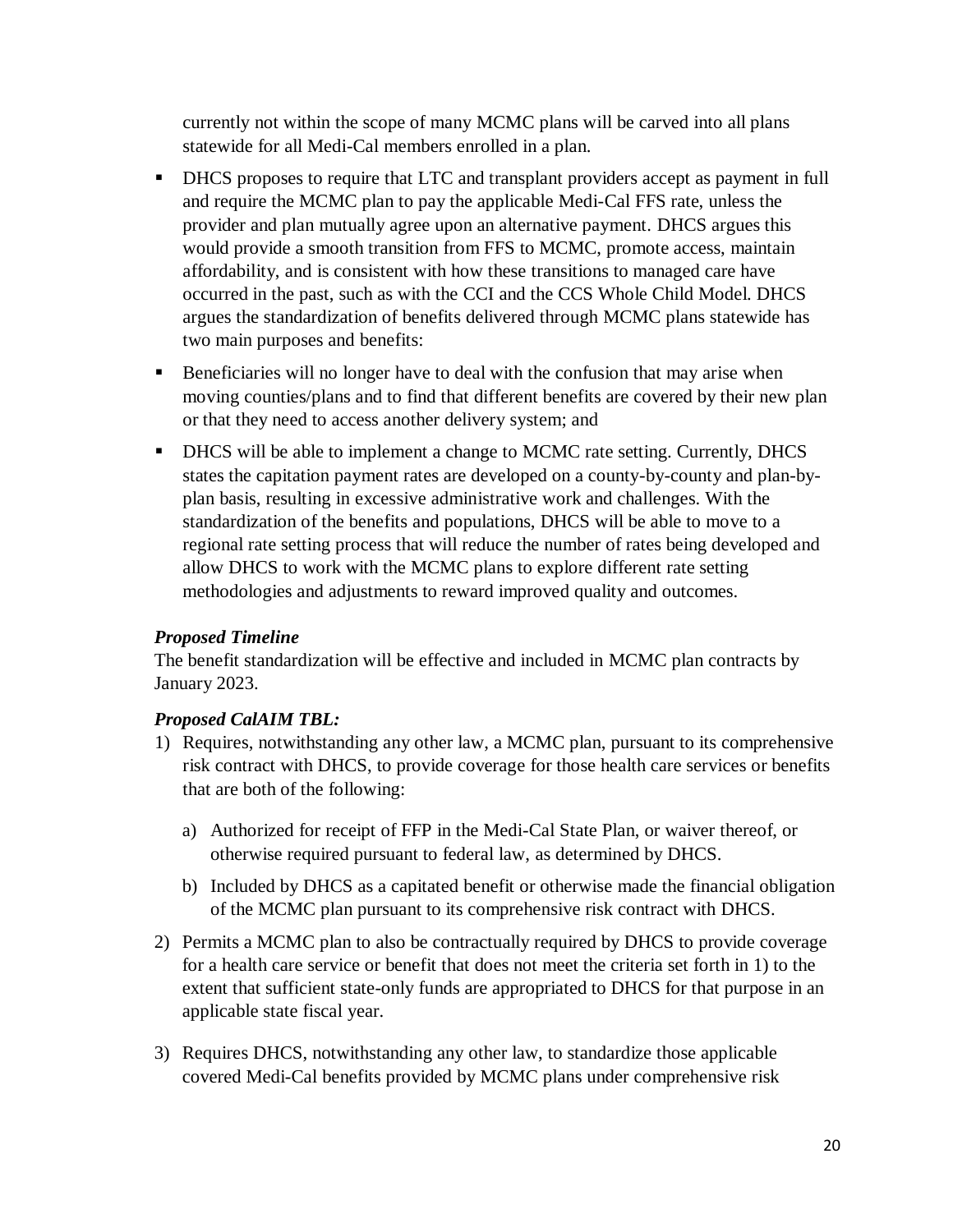contracts with DHCS on a statewide basis and across all models of MCMC in accordance with the proposed TBL and the CalAIM T&C.

- 4) Requires DHCS, notwithstanding any other law, commencing January 1, 2023 and subject to federal approval, to include, or continue to include, "institutional LTC services" as capitated benefits in the comprehensive risk contract with each MCMC plan.
- 5) Requires "institutional LTC services" to have the same meaning as set forth in the CalAIM T&C and, subject to federal approval, to include at a minimum all of the following:
	- a) SNF services;
	- b) Subacute facility services;
	- c) Pediatric subacute facility services; and,
	- d) Intermediate care facility services.
- 6) Requires DHCS, notwithstanding any other law, commencing January 1, 2022, to include as capitated benefits in the comprehensive risk contract with each MCMC plan:
	- a) Donor and recipient organ transplant surgeries, as described in existing law and in the CalAIM T&C;
	- b) Donor and recipient bone marrow transplants, as described in existing law and in the CalAIM T&C; and,
	- c) Community-Based Adult Services (CBAS), in accordance with the CalAIM T&Cs.
- 7) Requires each MCMC plan, for contract periods during which 4) through 6) above is implemented, to reimburse a network provider furnishing the services in 4) through 6) above to a Medi-Cal beneficiary enrolled in that plan, and requires each network provider of those services to accept as payment in full, the amount the network provider could collect if the applicable Medi-Cal beneficiary accessed those services in the Medi-Cal FFS delivery system, as defined by DHCS in the Medi-Cal State Plan and guidance issued by DHCS, unless the MCMC plan and network provider mutually agree to reimbursement in a different amount, in a form and manner acceptable to DHCS.
- 8) Requires DHCS, for contract periods during which 4) through 7) is implemented, capitation rates paid to a MCMC plan to be actuarially sound and to account for the payment levels described in 7) as applicable. Permits DHCS to require MCMC plans and network providers of the services in 4) through 7) to submit information DHCS deems necessary to implement this provision, at the times and in the form and manner specified by DHCS.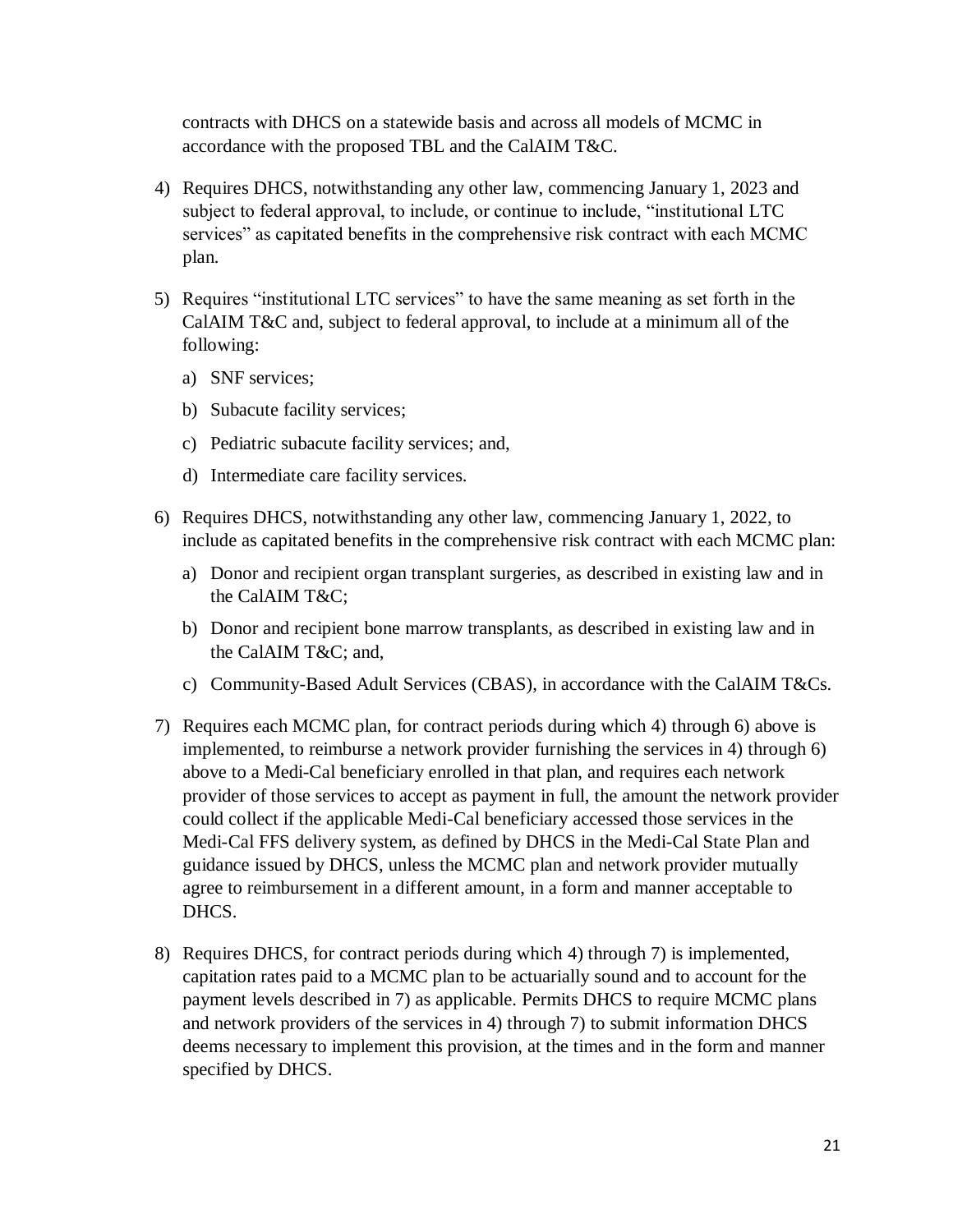- 9) Requires CBAS to only be available as a covered Medi-Cal benefit for a qualified Medi-Cal beneficiary under a comprehensive risk contract with an applicable MCMC plan.
- 10) Requires Medi-Cal beneficiaries who are eligible for CBAS to enroll in an applicable MCMC plan in order to receive those services, except for beneficiaries exempt from mandatory enrollment in a MCMC plan pursuant to the CalAIM T&C.
- 11) Requires CBAS to be delivered in accordance with applicable state and federal law including, but not limited to, the federal Home and Community-Based Settings regulations, and related sub-regulatory guidance and any amendment issued thereto.

#### *Policy Questions*:

- 1) The proposed TBL grants DHCS wide discretion to determine what benefits are provided through MCMC plans. Should DHCS be granted this authority?
- 2) What is the policy and fiscal rationale for establishing payment requirements for institutional long-term care service providers and organ and bone marrow transplant surgery providers, and requiring the applicable fee-for-service rate to be accepted as payment in full by those providers?
- 3) Should the MCMC plan access rules (time and distance and appointment availability rules) be updated to take into account folding SNF and other LTC benefits into plans on a statewide basis?

#### *Witnesses*:

Jacey Cooper, Chief Deputy Director of Health Care Programs and State Medicaid Director, Department of Health Care Services Ben Johnson, Principal Fiscal and Policy Analyst, Legislative Analyst's Office Mark R. Klaus, CEO, Home of Guiding Hands Abigail (Abbi) Coursolle, Senior Attorney, National Health Law Program

## **6) Requirement for DHCS to Standardize Mandatory Eligibility for MCMC Plans**

The Medi-Cal program provides benefits through both a FFS and managed care delivery system. Enrollment in FFS delivery system or the managed care delivery system is based upon specific geographic areas, the health plan model, and/or the beneficiary's aid code. In some cases, enrolling in MCMC is optional for beneficiaries. More than 80% of Medi-Cal beneficiaries are currently served through the managed care delivery system.

DHCS is proposing to standardize which aid code groups will require mandatory MCMC enrollment versus mandatory FFS enrollment, across all models of care and aid code groups, statewide. Under this proposal, beneficiaries in a voluntary or excluded from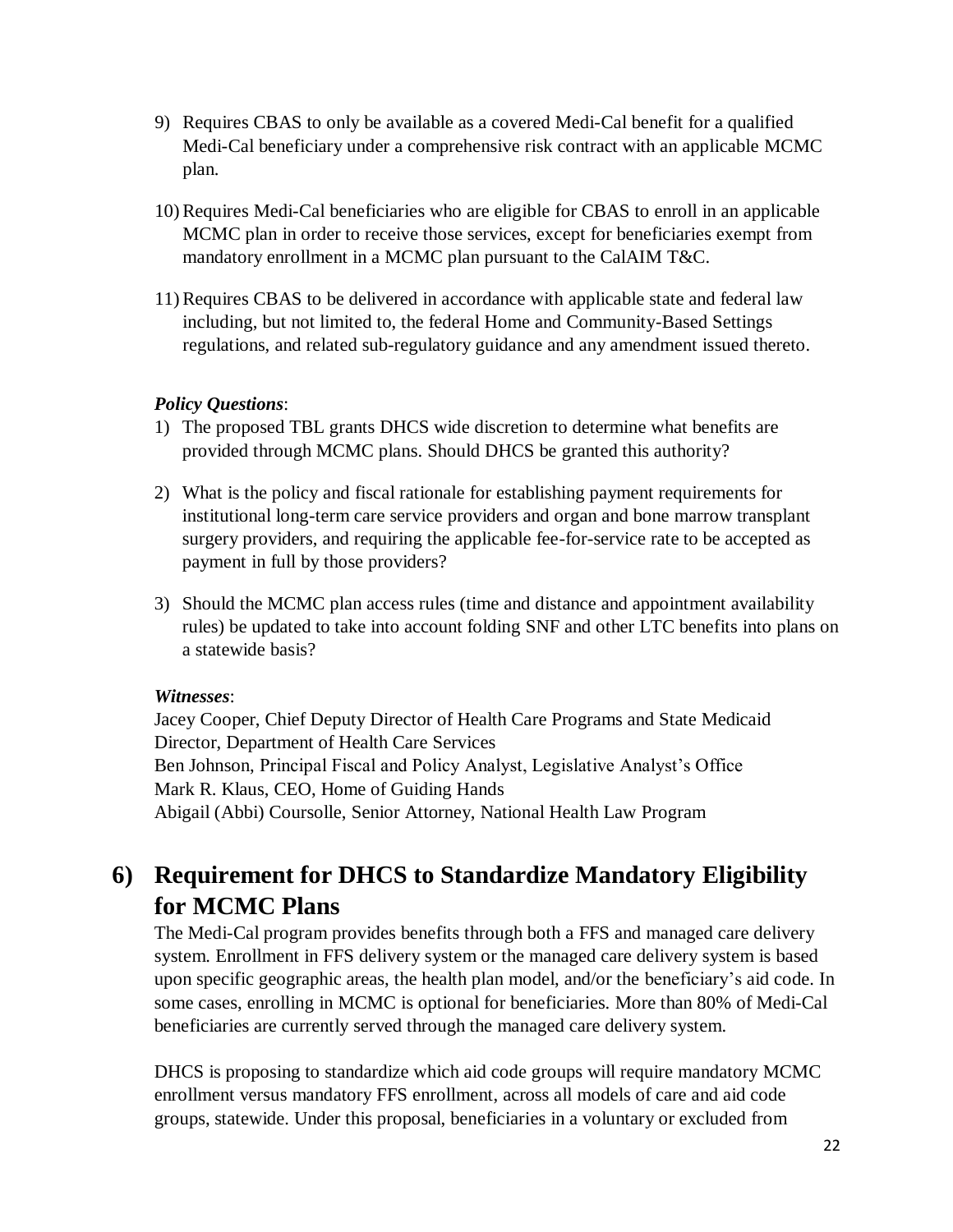managed care enrollment aid code that are currently accessing the FFS delivery system, would be required to choose a MCMC plan and will not be permitted to remain in FFS. DHCS indicates it completed extensive data analytics to inform this proposal. For example, DHCS states 73% of beneficiaries with other health coverage are already enrolled in managed care today and of non-LTC share of cost (SOC) beneficiaries, on average only 5.4% of beneficiaries meet their monthly SOC (Under SOC, Medi**-**Cal, beneficiaries must incur a predetermined amount of health care expenses each month (their "share of cost") before Medi-Cal begins to provide health coverage for that month. When the share of cost has been met, Medi-Cal will pay for any additional covered expenses for the month.) DHCS is proposing implementation of this change in two phases, transitioning non-dual eligible populations in 2022 and dual eligible populations in 2023.

#### **Mandatory Managed Care Enrollment**

Below are the populations that currently receive benefits through the FFS delivery system that would transition to MCMC upon implementation of this proposal in 2022:

- Trafficking and Crime Victims Assistance Program (except SOC);
- Individuals participating in accelerated enrollment;
- Child Health and Disability Prevention infant deeming;
- Pregnancy-related Medi-Cal (Pregnant Women only, 138-213% citizen/lawfully present);
- American Indians;
- Beneficiaries with other health care coverage; and,
- Beneficiaries living in rural zip codes.

Below are the populations that currently receive benefits through the FFS delivery system (except in COHS and CCI counties) that would transition to the MCMC system upon implementation of this proposal in 2023:

- All dual and non-dual individuals eligible for LTC services (includes LTC SOC populations); and,
- All partial and full dual aid code groups, except SOC or restricted scope, will be mandatory MCMC, in all models of care starting in 2023.

#### **Mandatory Fee-for-Service Enrollment**

DHCS proposal would also move the following populations from mandatory MCMC enrollment into mandatory FFS enrollment upon implementation of this proposal in 2022:

- Omnibus Budget Reconciliation Act (OBRA): This population was previously mandatory MCMC in Napa, Solano, and Yolo counties; and,
- Share of Cost: beneficiaries in COHS and CCI counties excluding LTC SOC.

Beneficiaries in the following aid code groups will have mandatory FFS enrollment: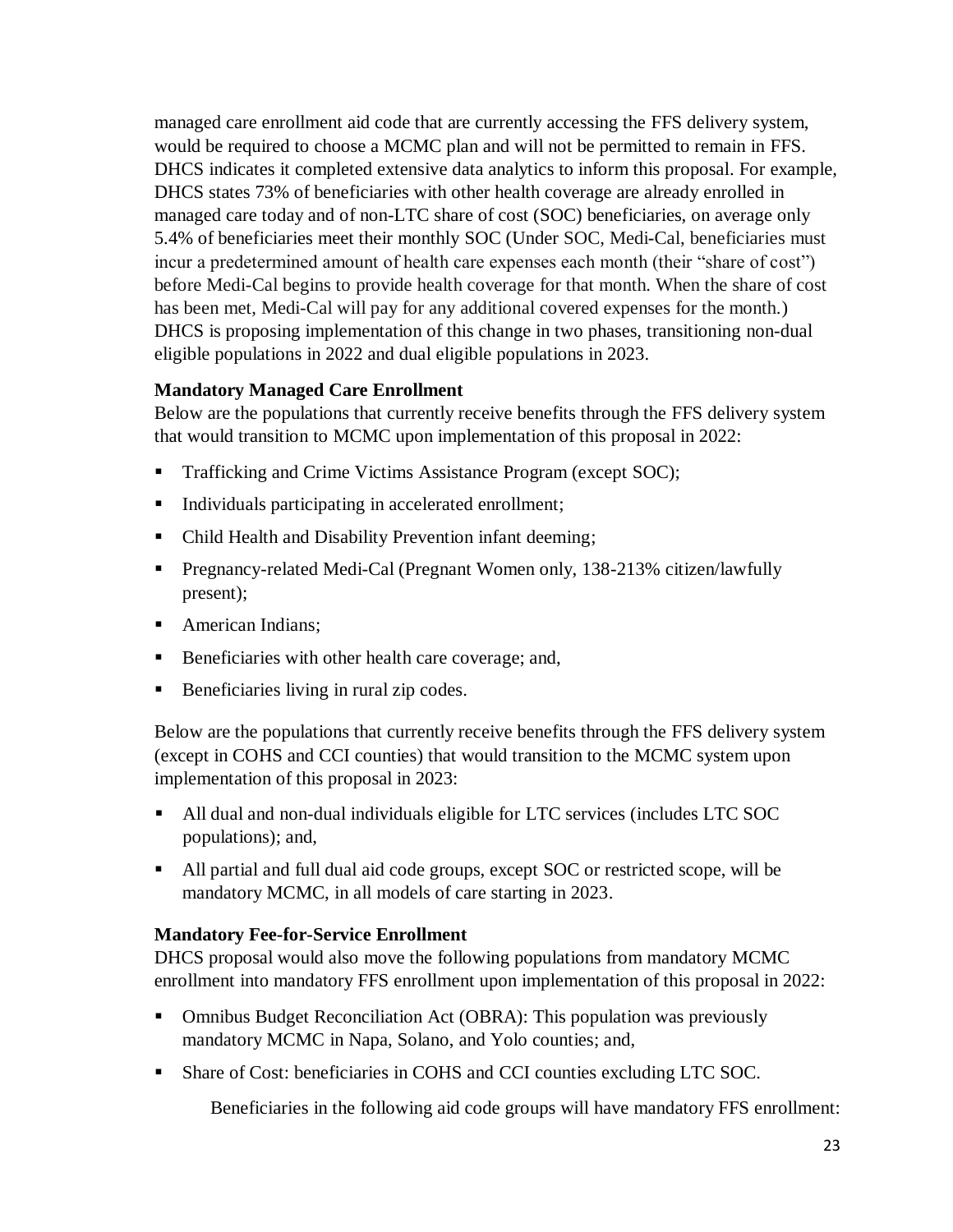- Restricted scope;
- Share of cost (including Trafficking and Crime Victims Assistance Program SOC, excluding LTC SOC);
- **Presumptive eligibility;**
- State medical parole, county compassionate release, and incarcerated individuals; and,
- Non-citizen pregnancy-related aid codes enrolled in Medi-Cal (not including Medi-Cal Access Infant Program enrollees)

DHCS recommends keeping enrollment requirements for foster care children and youth in place until the Foster Care Workgroup makes recommendations on the future delivery system for foster care children and youth. DHCS states it firmly believes that MCMC care is a delivery system it should continue to invest in and rely upon, given the ability and directive of MCMC plans to provide case and care management not available in a FFS environment. DHCS plans to increase oversight of the plans and their delegated entities in conjunction with these new and increased responsibilities to ensure that current requirements being met but also that the additional benefits and requirements contained in CalAIM are truly being provided statewide.

DHCS argues its CalAIM proposed managed and FFS are an effort to enhance coordination of care, increase standardization, and reduce complexity across the Medi-Cal program, and that moving to mandatory MCMC will:

- Standardize and reduce the complexity of the varying models of care delivery in California;
- **Provide the populations moving between counties with the same experience when it** comes to receiving services through a MCMC plan;
- Allow for MCMC plan plans to provide more coordinated and integrated care and provide beneficiaries with a network of primary care providers and specialists;
- Allow DHCS to be able to implement a change to MCMC plan rate setting, as the current capitation payment rates are developed on a county-by-county and plan-by-plan basis, resulting in excessive administrative work and challenges. With the standardization of the benefits and populations, DHCS will be able to move to a regional rate setting process that will reduce the number of rates being developed and allow DHCS to work with MCMC plans to explore different rate setting methodologies and adjustments to reward improved quality and outcomes.

#### *Proposed Timeline*

- Non-Dual and pregnancy related aid code group, and population-based transitions, except for LTC aid codes by January 1, 2022.
- Dual aid code group transition, including LTC aid codes for both non-dual and dual beneficiaries by January 1, 2023.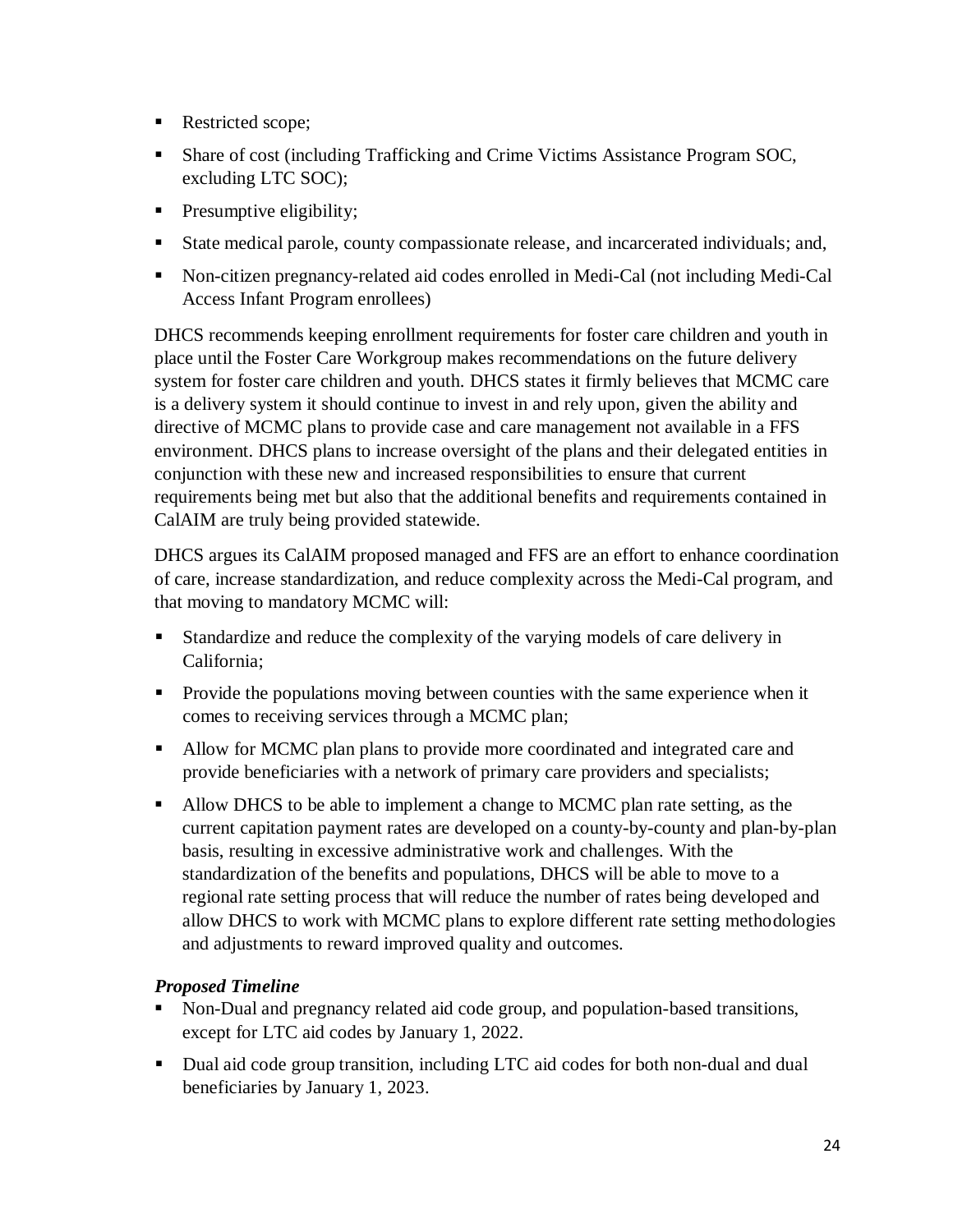#### *Proposed TBL:*

- 1) Requires DHCS, notwithstanding any other law, to standardize those populations that are subject to mandatory enrollment in a MCMC plan across all aid code groups and MCMC models statewide, in accordance with the CalAIM T&C and as described below.
- 2) Requires all non-dual eligible beneficiaries, except those identified in 3) below, notwithstanding any other law, commencing January 1, 2022 and subject to federal approval, to enroll, or to continue to be required to enroll, in a MCMC plan for purposes of their receipt of covered Medi-Cal benefits.
- 3) Exempts the following dual and non-dual beneficiary groups, as identified by DHCS from mandatory enrollment in a MCMC plan, notwithstanding any other law, commencing January 1, 2022 and subject to federal approval:
	- a) Beneficiaries eligible for only restricted-scope Medi-Cal benefits based on immigration status;
	- b) Beneficiaries made eligible on the basis of a SOC, including, but not limited to, non-dual eligible beneficiaries residing in a county that is authorized to operate a COHS, except for non-dual eligible beneficiaries that are eligible on the basis of their need for LTC services with a SOC, as identified by DHCS;
	- c) Beneficiaries made eligible on the basis of a federally approved Medi-Cal Presumptive Eligibility (PE) program, as determined by the DHCS, but only during the relevant period of PE;
	- d) Eligible beneficiaries who are inmates of a public institution, or who are released based on "compassionate release;"
	- e) Eligible, noncitizen beneficiaries eligible for pregnancy-related Medi-Cal coverage, excluding beneficiaries enrolled in the Medi-Cal Access Program;
	- f) Non-dual eligible beneficiaries who are Indians as defined in federal regulation who elect to forego voluntary enrollment in a MCMC plan;
	- g) Non-dual eligible beneficiaries eligible on the basis of their receipt of services through any state foster care program, or former foster youth up to age 26, who elect to forego voluntary enrollment in a MCMC plan, except for those non-dual beneficiaries who reside in a county that is authorized to operate a COHS; this exemption is until the effective date of any necessary federal approvals obtained by DHCS implement a specialized model of care for foster youth, as described below;
	- h) Non-dual eligible beneficiaries enrolled with any entity with a contract with DHCS pursuant to the PACE program.
	- i) Any other non-dual eligible beneficiaries, as identified by DHCS, for whom federal law prohibits mandatory enrollment in a MCMC plan; and,
	- j) Beneficiaries residing in one of the Veterans' Homes of California.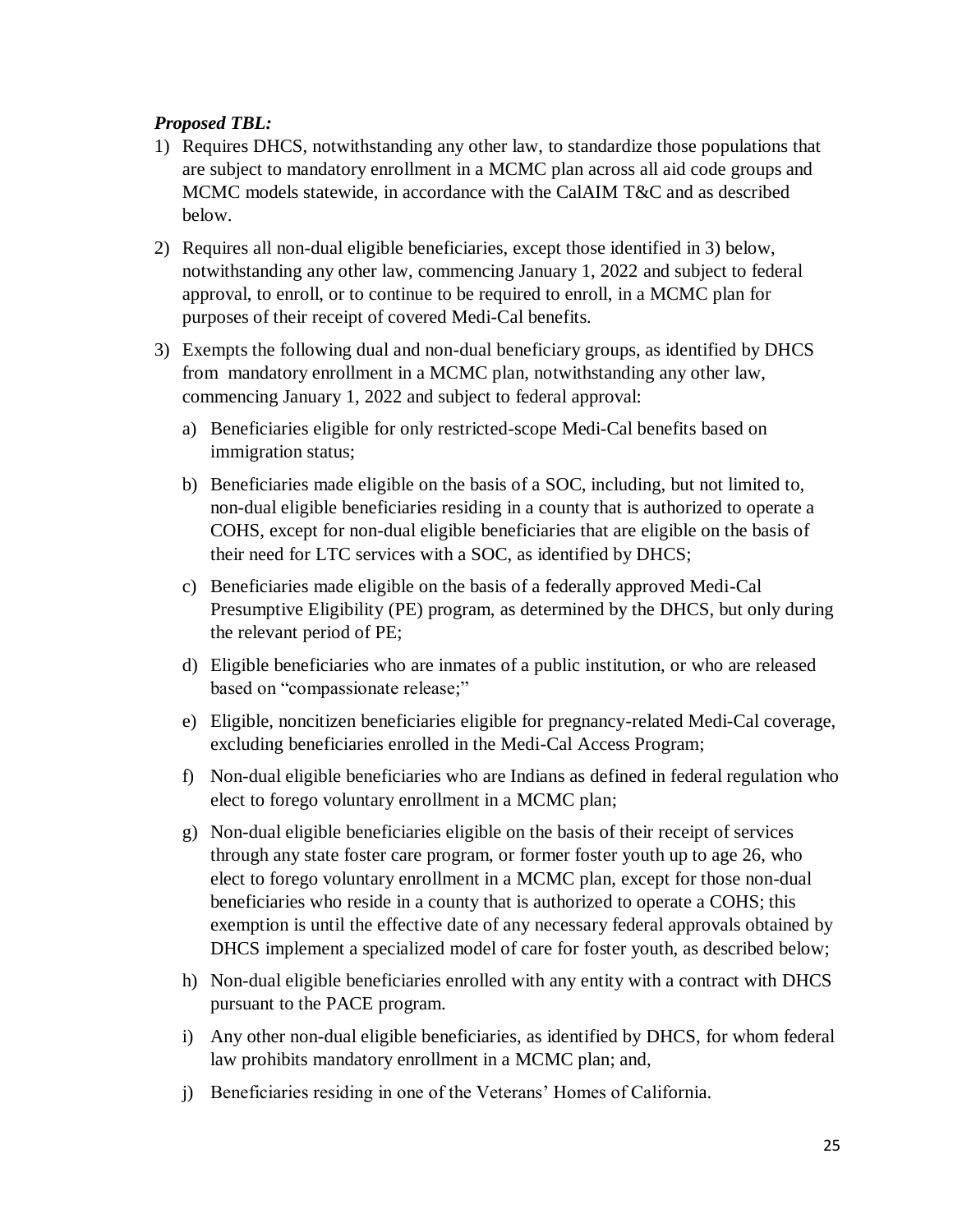- 4) Requires all dual eligible beneficiaries to enroll, or to continue to be required to enroll, in a MCMC plan for purposes of their receipt of covered Medi-Cal benefits except as provided in 3) above or 5) below, notwithstanding any other law, commencing January 1, 2023 and subject to federal approval.
- 5) Exempts the following dual-eligible beneficiary groups, as identified by the DHCS, from mandatory enrollment in MCMC plan:
	- a) Dual eligible beneficiaries made eligible on the basis of a SOC, including, but not limited to, dual eligible beneficiaries residing in a county that is authorized to operate a COHS, except for dual eligible beneficiaries who are eligible on the basis of their need for LTC services with a SOC, as determined by the DHCS.
	- b) Dual eligible beneficiaries enrolled with any entity with a contract with DHCS pursuant to the PACE program;
	- c) Dual eligible beneficiaries enrolled with any entity with a SCAN contract with DHCS;
	- d) Dual eligible beneficiaries who are Indians who elect to forego voluntary enrollment in a MCMC plan;
	- e) Dual eligible beneficiaries eligible on the basis of their receipt of services through any state foster care program, or former foster youth up to age 26, who elect to forego voluntary enrollment in a MCMC plan, except for those dual beneficiaries who reside in a county that is authorized to operate a COHS; this exemption is until the effective date of any necessary federal approvals obtained by DHCS to implement a specialized model of care for foster youth;
	- f) Dual eligible beneficiaries residing in one of the Veterans' Homes of California; and,
	- g) Any other dual eligible beneficiaries, as identified by DHCS, for whom federal law prohibits mandatory enrollment in a MCMC plan.
- 6) Requires DHCS, in consultation with the Department of Social Services (DSS), to develop a specialized model of care for Medi-Cal beneficiaries eligible on the basis of their receipt of services through any state foster care program or former foster youth up to age 26.
- 7) Permits DHCS, during the CalAIM term, to seek any necessary federal approvals to authorize and implement the specialized model of care for foster care children and former foster care youth up to age 26.
- 8) Requires Medi-Cal beneficiaries eligible on the basis of their receipt of services through any state foster care program, or an individual up to age 26 who was in foster care, until the effective date of any necessary federal approvals obtained by DHCS, to continue to receive covered benefits through applicable Medi-Cal delivery systems as they did as of December 31, 2021.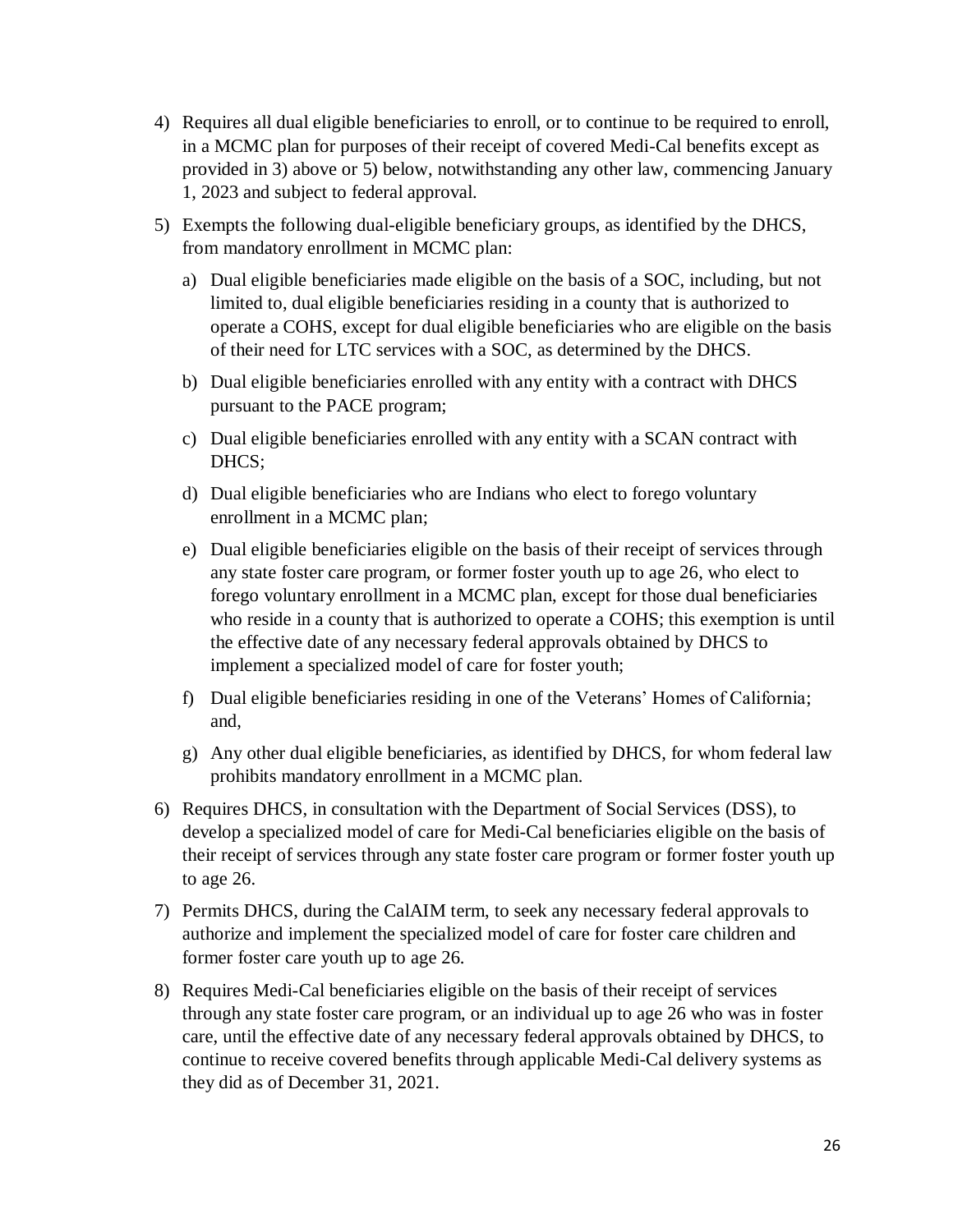- 9) Requires, in areas where a PACE plan is available, PACE to be presented as an enrollment option, included in all enrollment materials, enrollment assistance programs, and outreach programs, and made available to applicable beneficiaries whenever enrollment choices and options are presented.
- 10) Requires persons meeting the age qualifications for PACE and who choose PACE to remain in the FFS Medi-Cal and Medicare programs, and prohibits assignment to a MCMC plan for the lesser of 60 days or until they are assessed for eligibility for PACE and determined not to be eligible for a PACE plan.
- 11) Requires persons enrolled in a PACE plan to receive all Medicare and Medi-Cal services from the PACE program pursuant to the three-way agreement between the PACE program, DHCS, and Centers for Medicare and Medicaid Services.
- 12) Prohibits the above-described requirements from being construed to prohibit a Medi-Cal beneficiary from receiving covered benefits on a temporary basis through the Medi-Cal FFS delivery system pending enrollment into an individual MCMC plan in accordance with the above provisions and the CalAIM T&C.
- 13) Prohibits the above-described requirements from being construed to prohibit certain Medi-Cal beneficiaries eligible for full-scope benefits under the Medi-Cal State plan, as identified by DHCS, from voluntarily enrolling in a MCMC plan, in accordance with the CalAIM T&C.

#### *Policy Questions*:

- 1) The proposed TBL grants DHCS wide discretion to determine what benefits are provided through MCMC plans. Should DHCS be granted this authority?
- 2) What is the policy and fiscal rationale for establishing payment requirements for institutional long-term care service providers and organ and bone marrow transplant surgery providers, and requiring the applicable fee-for-service rate to be accepted as payment in full by those providers?
- 3) Should the MCMC plan access rules (time and distance and appointment availability rules) be updated to take into account folding SNF and other LTC benefits into plans on a statewide basis?

#### *Witnesses*:

Jacey Cooper, Chief Deputy Director of Health Care Programs and State Medicaid Director, Department of Health Care Services

Ben Johnson, Principal Fiscal and Policy Analyst, Legislative Analyst's Office Linda Nguy, Policy Advocate, Western Center on Law & Poverty

Lynn Kersey, MA, MPH, CLE, Executive Director, Maternal Child Health Access

### **Public Comment**